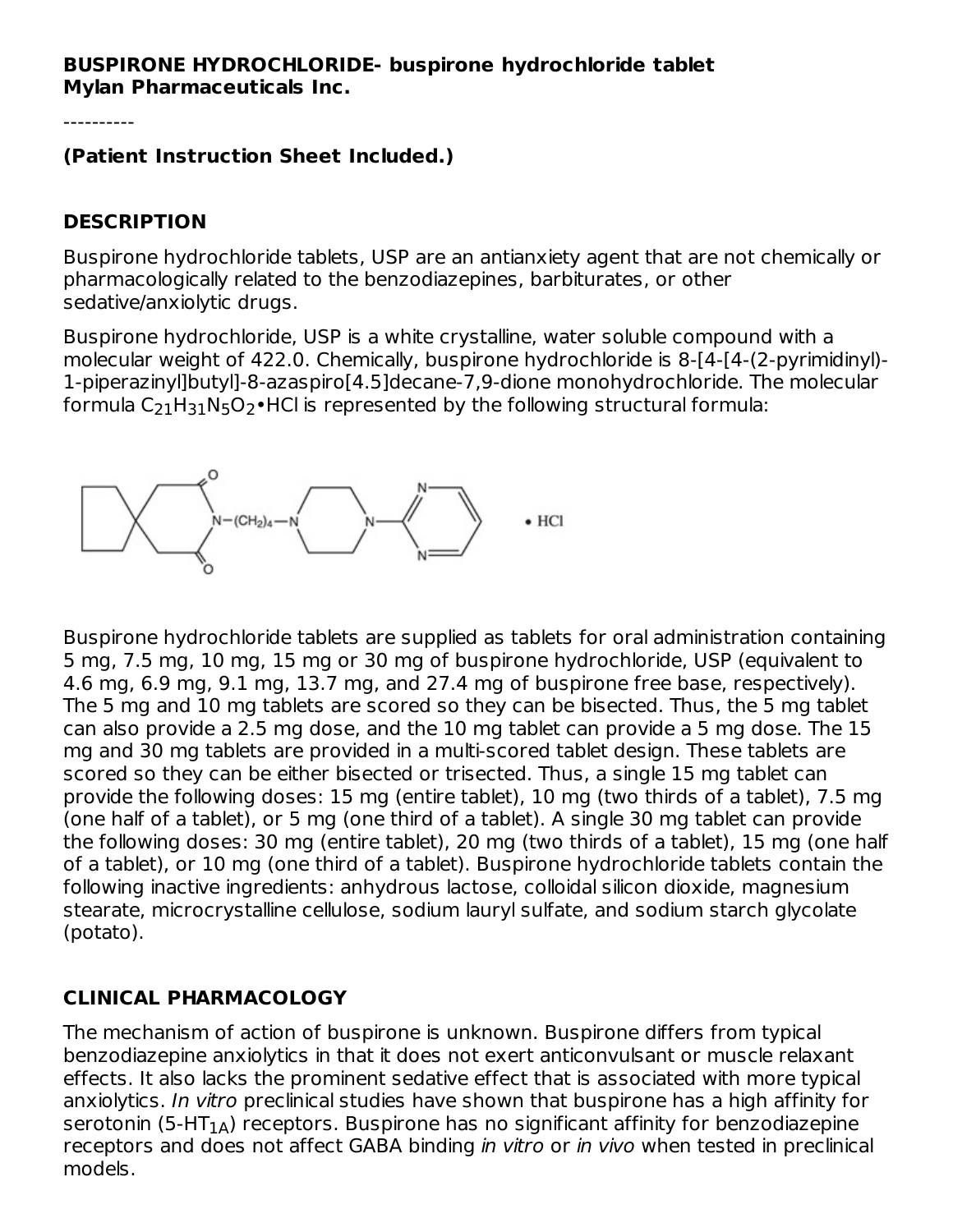Buspirone has moderate affinity for brain  $\mathsf{D}_2\text{-}\mathsf{dop}$ amine receptors. Some studies do suggest that buspirone may have indirect effects on other neurotransmitter systems.

Buspirone hydrochloride tablets are rapidly absorbed in man and undergoes extensive first-pass metabolism. In a radiolabeled study, unchanged buspirone in the plasma accounted for only about 1% of the radioactivity in the plasma. Following oral administration, plasma concentrations of unchanged buspirone are very low and variable between subjects. Peak plasma levels of 1 ng/mL to 6 ng/mL have been observed 40 to 90 minutes after single oral doses of 20 mg. The single-dose bioavailability of unchanged buspirone when taken as a tablet is on the average about 90% of an equivalent dose of solution, but there is large variability.

The effects of food upon the bioavailability of buspirone hydrochloride tablets have been studied in eight subjects. They were given a 20 mg dose with and without food; the area under the plasma concentration-time curve (AUC) and peak plasma concentration (C $_{\rm max}$ ) of unchanged buspirone increased by 84% and 116%, respectively, but the total amount of buspirone immunoreactive material did not change. This suggests that food may decrease the extent of presystemic clearance of buspirone (see DOSAGE AND ADMINISTRATION).

A multiple-dose study conducted in 15 subjects suggests that buspirone has nonlinear pharmacokinetics. Thus, dose increases and repeated dosing may lead to somewhat higher blood levels of unchanged buspirone than would be predicted from results of single-dose studies.

An *in vitro* protein binding study indicated that approximately 86% of buspirone is bound to plasma proteins. It was also observed that aspirin increased the plasma levels of free buspirone by 23%, while flurazepam decreased the plasma levels of free buspirone by 20%. However, it is not known whether these drugs cause similar effects on plasma levels of free buspirone in vivo, or whether such changes, if they do occur, cause clinically significant differences in treatment outcome. An in vitro study indicated that buspirone did not displace highly protein-bound drugs such as phenytoin, warfarin, and propranolol from plasma protein, and that buspirone may displace digoxin.

Buspirone is metabolized primarily by oxidation, which in vitro has been shown to be mediated by cytochrome P450 3A4 (CYP3A4) (see PRECAUTIONS: Drug Interactions). Several hydroxylated derivatives and a pharmacologically active metabolite, 1 pyrimidinylpiperazine (1-PP), are produced. In animal models predictive of anxiolytic potential, 1-PP has about one quarter of the activity of buspirone, but is present in up to 20-fold greater amounts. However, this is probably not important in humans: blood samples from humans chronically exposed to buspirone hydrochloride tablets do not exhibit high levels of 1-PP; mean values are approximately 3 ng/mL and the highest human blood level recorded among 108 chronically dosed patients was 17 ng/mL, less than 1/200th of 1-PP levels found in animals given large doses of buspirone without signs of toxicity.

In a single-dose study using  $^{14}$ C-labeled buspirone, 29% to 63% of the dose was excreted in the urine within 24 hours, primarily as metabolites; fecal excretion accounted for 18% to 38% of the dose. The average elimination half-life of unchanged buspirone after single doses of 10 mg to 40 mg is about 2 to 3 hours.

## **Special Populations**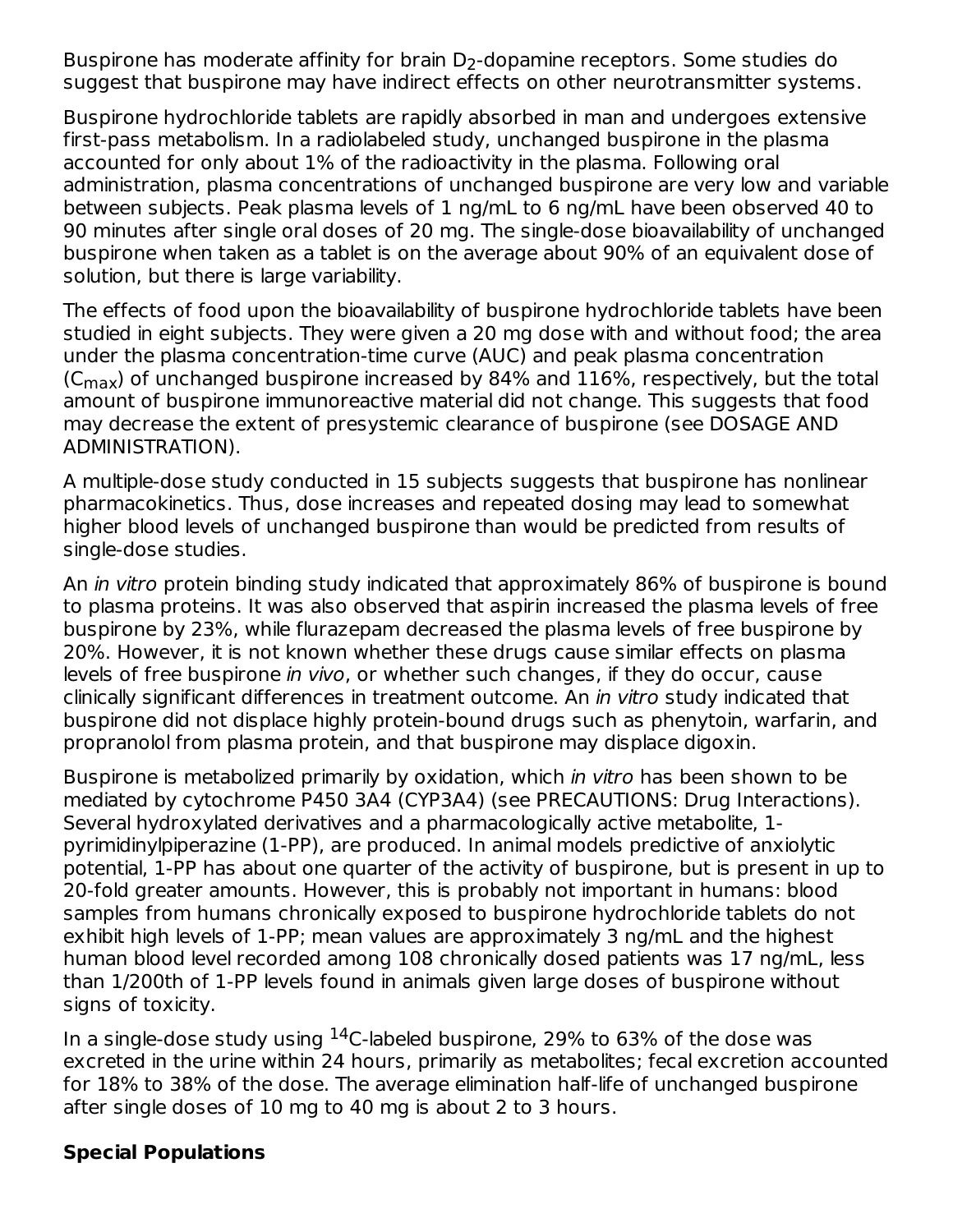## **Age and Gender Effects**

After single or multiple doses in adults, no significant differences in buspirone pharmacokinetics (AUC and C<sub>max</sub>) were observed between elderly and younger subjects or between men and women.

## **Hepatic Impairment**

After multiple-dose administration of buspirone to patients with hepatic impairment, steady-state AUC of buspirone increased 13-fold compared with healthy subjects (see PRECAUTIONS).

## **Renal Impairment**

After multiple-dose administration of buspirone to renally impaired (CI $_{\rm cr}$  = 10 to 70  $\,$  $mL/min/1.73 m<sup>2</sup>$ ) patients, steady-state AUC of buspirone increased 4-fold compared with healthy (Cl<sub>cr</sub>  $\geq 80$  mL/min/1.73 m<sup>2</sup>) subjects (see PRECAUTIONS).

# **Race Effects**

The effects of race on the pharmacokinetics of buspirone have not been studied.

## **INDICATIONS AND USAGE**

Buspirone hydrochloride tablets are indicated for the management of anxiety disorders or the short-term relief of the symptoms of anxiety. Anxiety or tension associated with the stress of everyday life usually does not require treatment with an anxiolytic.

The efficacy of buspirone hydrochloride tablets have been demonstrated in controlled clinical trials of outpatients whose diagnosis roughly corresponds to Generalized Anxiety Disorder (GAD). Many of the patients enrolled in these studies also had coexisting depressive symptoms and buspirone hydrochloride tablets relieved anxiety in the presence of these coexisting depressive symptoms. The patients evaluated in these studies had experienced symptoms for periods of 1 month to over 1 year prior to the study, with an average symptom duration of 6 months. Generalized Anxiety Disorder (300.02) is described in the American Psychiatric Association's Diagnostic and Statistical Manual,  $III<sup>1</sup>$  as follows:

Generalized, persistent anxiety (of at least 1 month continual duration), manifested by symptoms from three of the four following categories:

- 1. Motor tension: shakiness, jitteriness, jumpiness, trembling, tension, muscle aches, fatigability, inability to relax, eyelid twitch, furrowed brow, strained face, fidgeting, restlessness, easy startle.
- 2. Autonomic hyperactivity: sweating, heart pounding or racing, cold, clammy hands, dry mouth, dizziness, lightheadedness, paresthesias (tingling in hands or feet), upset stomach, hot or cold spells, frequent urination, diarrhea, discomfort in the pit of the stomach, lump in the throat, flushing, pallor, high resting pulse and respiration rate.
- 3. Apprehensive expectation: anxiety, worry, fear, rumination, and anticipation of misfortune to self or others.
- 4. Vigilance and scanning: hyperattentiveness resulting in distractibility, difficulty in concentrating, insomnia, feeling "on edge," irritability, impatience.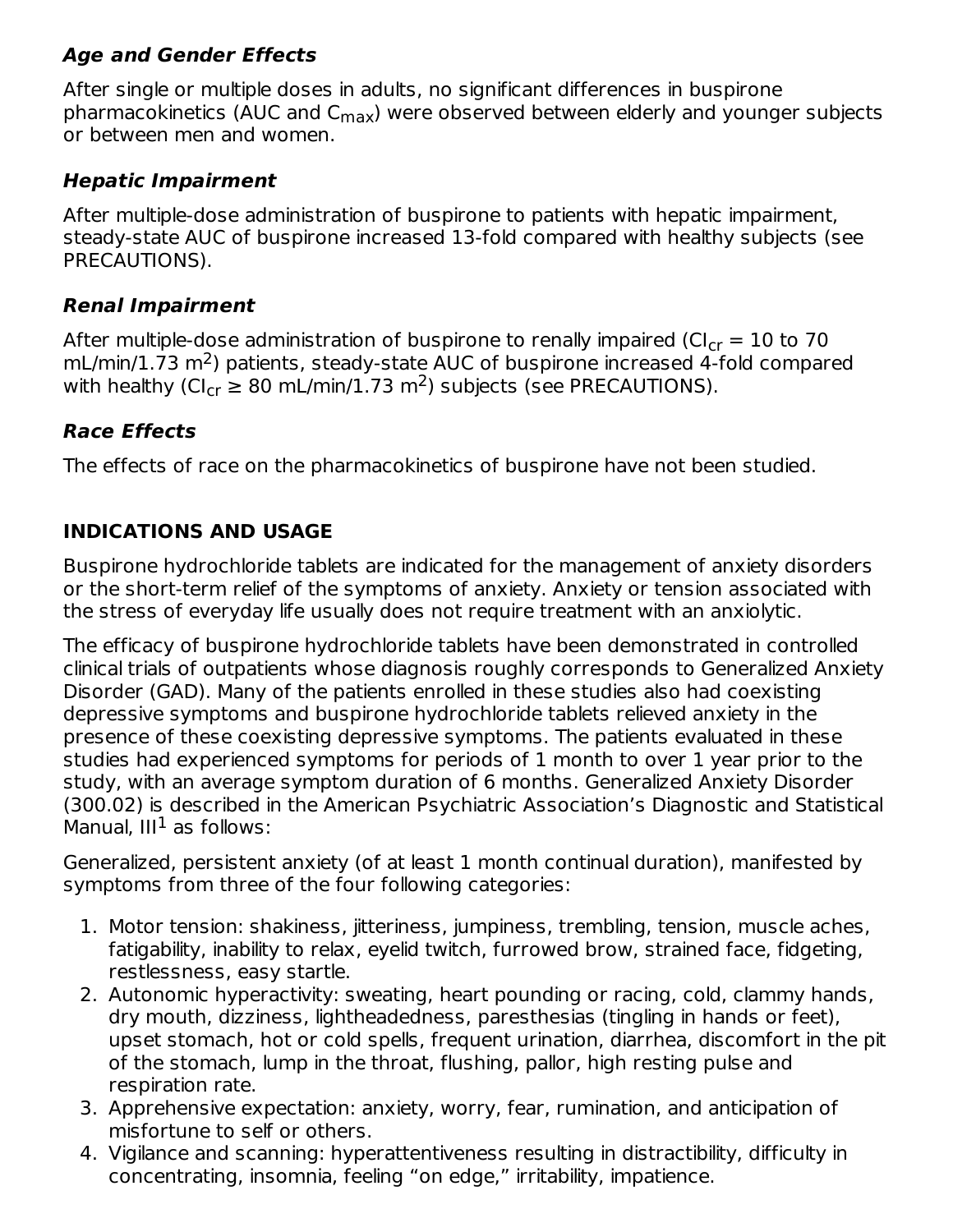The above symptoms would not be due to another mental disorder, such as a depressive disorder or schizophrenia. However, mild depressive symptoms are common in GAD.

The effectiveness of buspirone hydrochloride tablets in long-term use, that is, for more than 3 to 4 weeks, has not been demonstrated in controlled trials. There is no body of evidence available that systematically addresses the appropriate duration of treatment for GAD. However, in a study of long-term use, 264 patients were treated with buspirone hydrochloride tablets for 1 year without ill effect. Therefore, the physician who elects to use buspirone hydrochloride tablets for extended periods should periodically reassess the usefulness of the drug for the individual patient.

## **CONTRAINDICATIONS**

Buspirone hydrochloride tablets are contraindicated in patients hypersensitive to buspirone hydrochloride.

The use of monoamine oxidase inhibitors (MAOIs) intended to treat depression with buspirone or within 14 days of stopping treatment with buspirone is contraindicated because of an increased risk of serotonin syndrome and/or elevated blood pressure. The use of buspirone within 14 days of stopping an MAOI intended to treat depression is also contraindicated.

Starting buspirone in a patient who is being treated with reversible MAOIs such as linezolid or intravenous methylene blue is also contraindicated because of an increased risk of serotonin syndrome (see WARNINGS, DOSAGE AND ADMINISTRATION AND DRUG INTERACTIONS).

#### **WARNINGS**

**The administration of buspirone hydrochloride tablets to a patient taking a monoamine oxidase inhibitor (MAOI) may pose a hazard.** There have been reports of the occurrence of elevated blood pressure when buspirone hydrochloride tablets have been added to a regimen including an MAOI. Therefore, it is recommended that buspirone hydrochloride tablets not be used concomitantly with an MAOI.

#### **Serotonin Syndrome**

The development of a potentially life-threatening serotonin syndrome has been reported with SNRIs, SSRIs, and other serotonergic drugs, including buspirone, alone but particularly with concomitant use of other serotonergic drugs (including triptans), with drugs that impair metabolism of serotonin (in particular, MAOIs, including reversible MAOIs such as linezolid and intravenous methylene blue), or with antipsychotics or other dopamine antagonists.

Serotonin syndrome symptoms may include mental status changes (e.g., agitation, hallucinations, delirium, and coma), autonomic instability (e.g., tachycardia, labile blood pressure, dizziness, diaphoresis, flushing, hyperthermia), neuromuscular changes (e.g., tremor, rigidity, myoclonus, hyperreflexia, incoordination), seizures, and/or gastrointestinal symptoms (e.g., nausea, vomiting, diarrhea). Patients should be monitored for emergence of serotonin syndrome.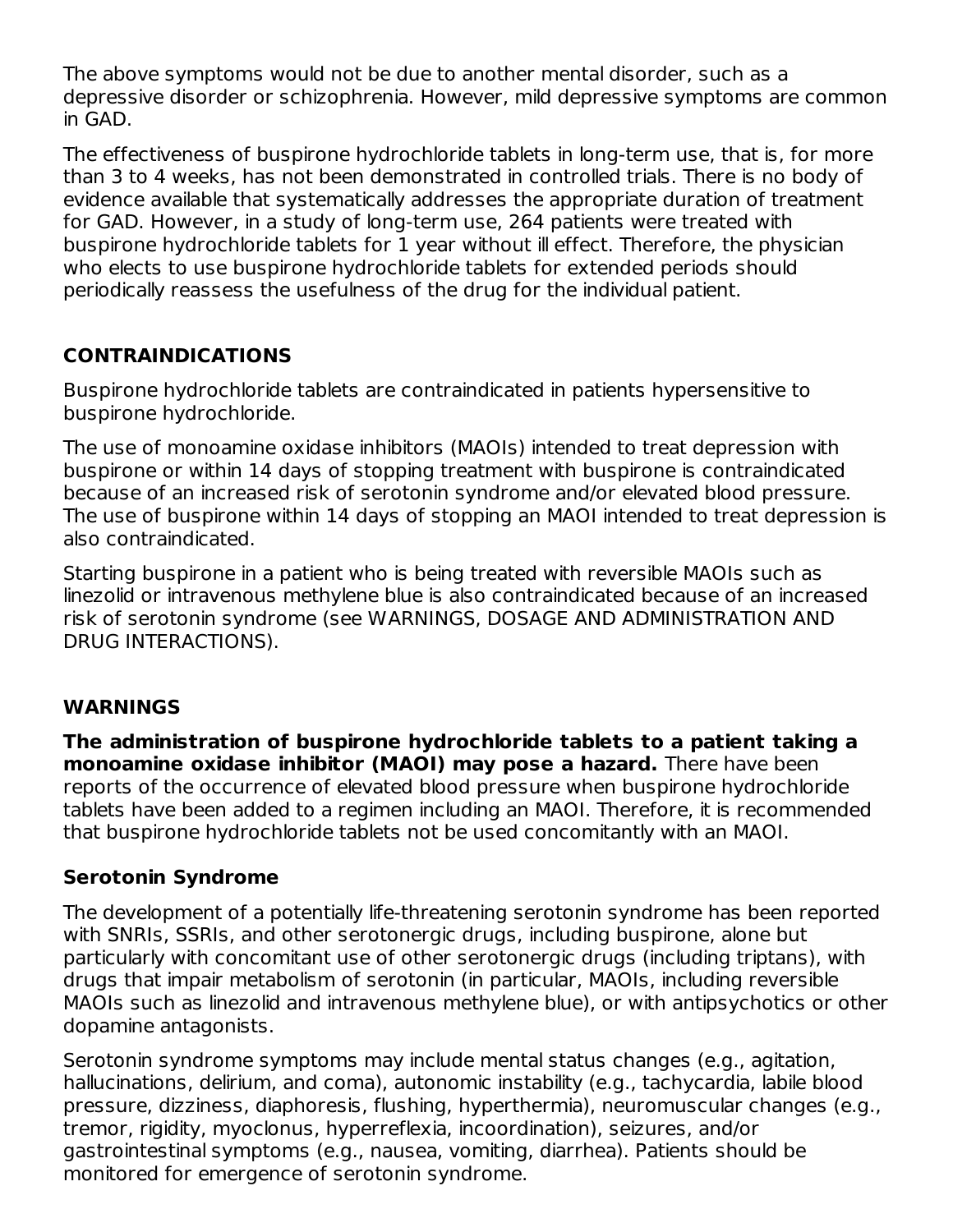The concomitant use of buspirone with MAOIs intended to treat depression is contraindicated. Buspirone should also not be started in a patient who is being treated with reversible MAOIs such as linezolid or intravenous methylene blue. All reports with methylene blue that provided information on the route of administration involved intravenous administration in the dose range of 1 mg/kg to 8 mg/kg. There have been no reports involving the administration of methylene blue by other routes (such as oral tablets or local tissue injection) or at lower doses. There may be circumstances when it is necessary to initiate treatment with a reversible MAOI such as linezolid or intravenous methylene blue in a patient taking buspirone. Buspirone should be discontinued before initiating treatment with the reversible MAOI (see CONTRAINDICATIONS, DOSAGE AND ADMINISTRATION AND DRUG INTERACTIONS).

If concomitant use of buspirone with a 5-hydroxytryptmine receptor agonist (triptan) is clinically warranted, careful observation of the patient is advised, particularly during treatment initiation and dose increases.

The concomitant use of buspirone with serotonin precursors (such as tryptophan) is not recommended.

Treatment with buspirone and any concomitant serotonergic or antidopaminergic agents, including antipsychotics, should be discontinued immediately if the above events occur and supportive symptomatic treatment should be initiated.

Because buspirone hydrochloride tablets have no established antipsychotic activity, it should not be employed in lieu of appropriate antipsychotic treatment.

## **PRECAUTIONS**

#### **General**

## **Interference with Cognitive and Motor Performance**

Studies indicate that buspirone hydrochloride tablets are less sedating than other anxiolytics and that it does not produce significant functional impairment. However, its CNS effects in any individual patient may not be predictable. Therefore, patients should be cautioned about operating an automobile or using complex machinery until they are reasonably certain that buspirone treatment does not affect them adversely.

While formal studies of the interaction of buspirone hydrochloride tablets with alcohol indicate that buspirone does not increase alcohol-induced impairment in motor and mental performance, it is prudent to avoid concomitant use of alcohol and buspirone.

#### **Potential for Withdrawal Reactions in Sedative/Hypnotic/Anxiolytic Drug-Dependent Patients**

Because buspirone hydrochloride tablets do not exhibit cross-tolerance with benzodiazepines and other common sedative/hypnotic drugs, it will not block the withdrawal syndrome often seen with cessation of therapy with these drugs. Therefore, before starting therapy with buspirone hydrochloride tablets, it is advisable to withdraw patients gradually, especially patients who have been using a CNS-depressant drug chronically, from their prior treatment. Rebound or withdrawal symptoms may occur over varying time periods, depending in part on the type of drug, and its effective half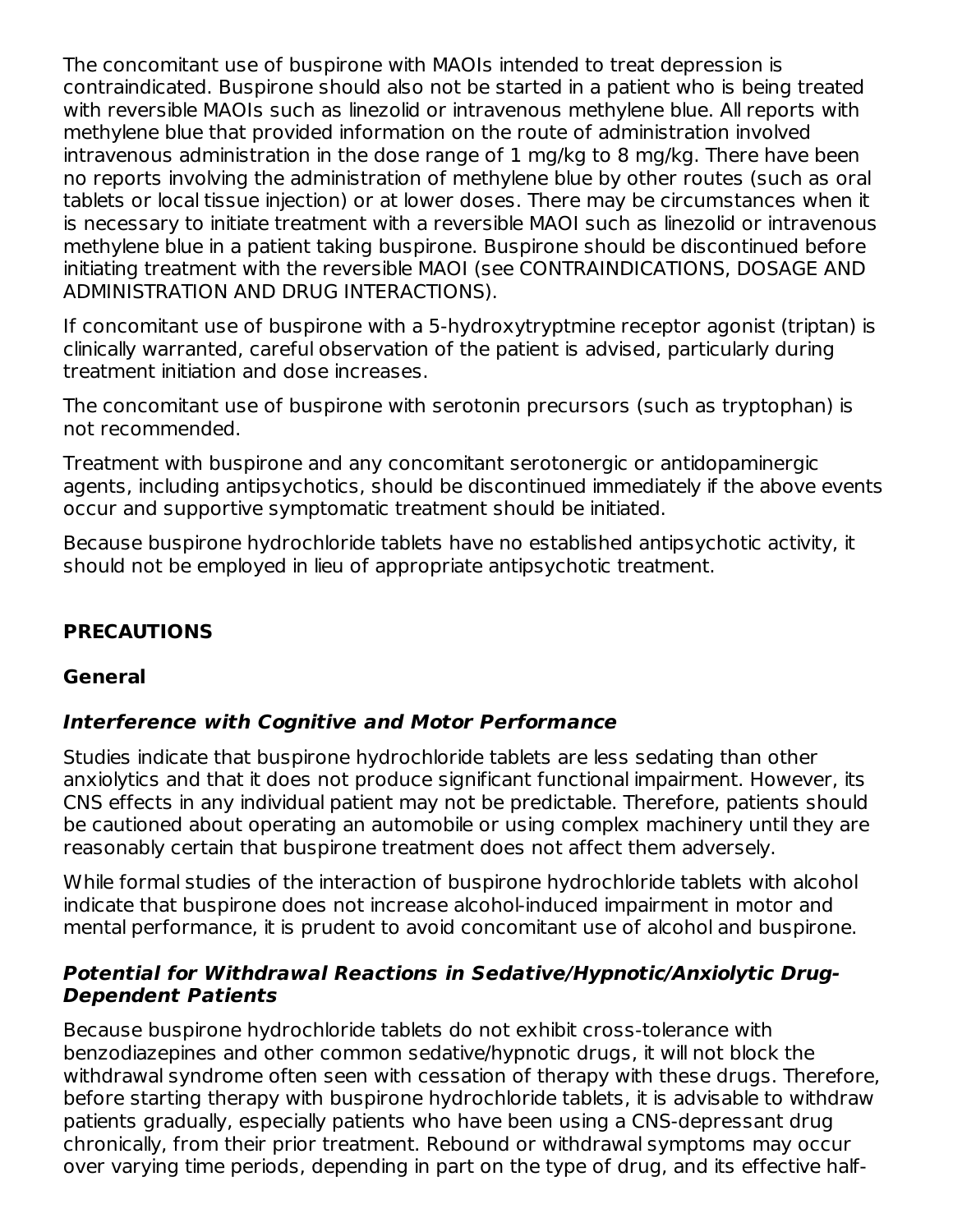life of elimination.

The syndrome of withdrawal from sedative/hypnotic/anxiolytic drugs can appear as any combination of irritability, anxiety, agitation, insomnia, tremor, abdominal cramps, muscle cramps, vomiting, sweating, flu-like symptoms without fever, and occasionally, even as seizures.

#### **Possible Concerns Related to Buspirone's Binding to Dopamine Receptors**

Because buspirone can bind to central dopamine receptors, a question has been raised about its potential to cause acute and chronic changes in dopamine-mediated neurological function (e.g., dystonia, pseudo-parkinsonism, akathisia, and tardive dyskinesia). Clinical experience in controlled trials has failed to identify any significant neuroleptic-like activity; however, a syndrome of restlessness, appearing shortly after initiation of treatment, has been reported in some small fraction of buspirone-treated patients. The syndrome may be explained in several ways. For example, buspirone may increase central noradrenergic activity; alternatively, the effect may be attributable to dopaminergic effects (i.e., represent akathisia). See ADVERSE REACTIONS: Postmarketing Experience.

## **Information for Patients**

To assure safe and effective use of buspirone hydrochloride tablets, the following information and instructions should be given to patients:

- 1. Do not take a monoamine oxidase inhibitor (MAOI). Ask your healthcare provider or pharmacist if you are not sure if you take an MAOI, including the antibiotic linezolid.
- 2. Do not take an MAOI within 2 weeks of stopping buspirone unless directed to do so by your physician.
- 3. Do not start buspirone if you stopped taking an MAOI in the last 2 weeks unless directed to do so by your physician.
- 4. Inform your physician about any medications, prescription or non-prescription, alcohol, or drugs that you are now taking or plan to take during your treatment with buspirone hydrochloride tablets.
- 5. Inform your physician if you are pregnant, or if you are planning to become pregnant, or if you become pregnant while you are taking buspirone hydrochloride tablets.
- 6. Inform your physician if you are breast-feeding an infant.
- 7. Until you experience how this medication affects you, do not drive a car or operate potentially dangerous machinery.
- 8. You should take buspirone hydrochloride tablets consistently, either always with or always without food.
- 9. During your treatment with buspirone hydrochloride tablets, avoid drinking large amounts of grapefruit juice.

## **Laboratory Tests**

There are no specific laboratory tests recommended.

## **Drug Interactions**

## **Psychotropic Agents**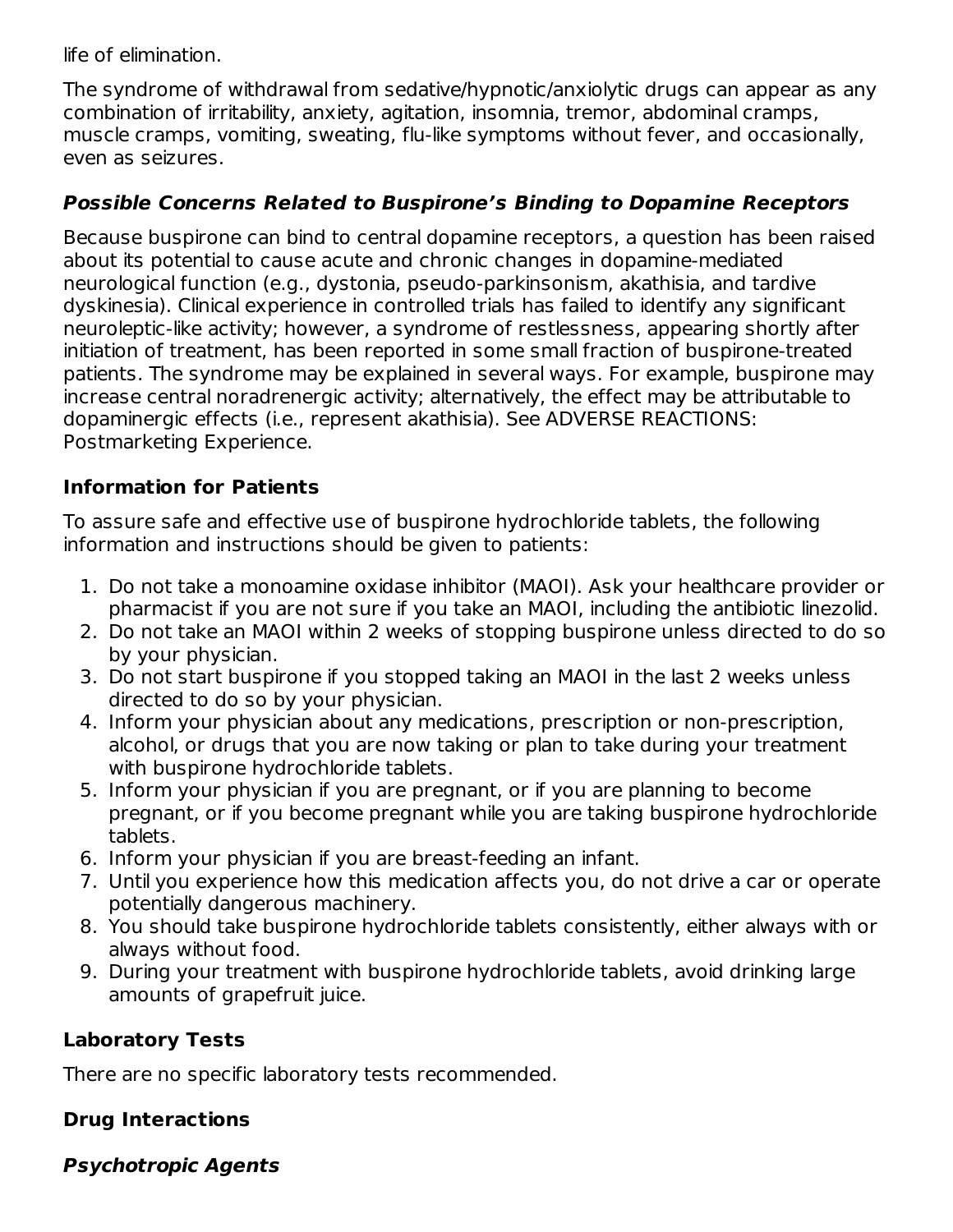#### MAO Inhibitors

The use of monoamine oxidase inhibitors (MAOIs) intended to treat depression with buspirone or within 14 days of stopping treatment with buspirone is contraindicated because of an increased risk of serotonin syndrome and/or elevated blood pressure. The use of buspirone within 14 days of stopping an MAOI intended to treat depression is also contraindicated.

Starting buspirone in a patient who is being treated with reversible MAOIs such as linezolid or intravenous methylene blue is also contraindicated because of an increased risk of serotonin syndrome (see CONTRAINDICATIONS, WARNINGS, PRECAUTIONS AND DOSAGE AND ADMINISTRATION).

#### Amitriptyline

After addition of buspirone to the amitriptyline dose regimen, no statistically significant differences in the steady-state pharmacokinetic parameters (C<sub>max</sub>, AUC, and C<sub>min</sub>) of amitriptyline or its metabolite nortriptyline were observed.

#### Diazepam

After addition of buspirone to the diazepam dose regimen, no statistically significant differences in the steady-state pharmacokinetic parameters (C<sub>max</sub>, AUC, and C<sub>min</sub>) were observed for diazepam, but increases of about 15% were seen for nordiazepam, and minor adverse clinical effects (dizziness, headache, and nausea) were observed.

#### Haloperidol

In a study in normal volunteers, concomitant administration of buspirone and haloperidol resulted in increased serum haloperidol concentrations. The clinical significance of this finding is not clear.

## Nefazodone

(see Inhibitors and Inducers of Cytochrome P450 3A4 [CYP3A4])

#### Trazodone

There is one report suggesting that the concomitant use of Desyrel $^\circledR$  (trazodone hydrochloride) and buspirone may have caused 3- to 6-fold elevations on SGPT (ALT) in a few patients. In a similar study attempting to replicate this finding, no interactive effect on hepatic transaminases was identified.

## Triazolam/Flurazepam

Coadministration of buspirone with either triazolam or flurazepam did not appear to prolong or intensify the sedative effects of either benzodiazepine.

## Other Psychotropics

Because the effects of concomitant administration of buspirone with most other psychotropic drugs have not been studied, the concomitant use of buspirone with other CNS-active drugs should be approached with caution.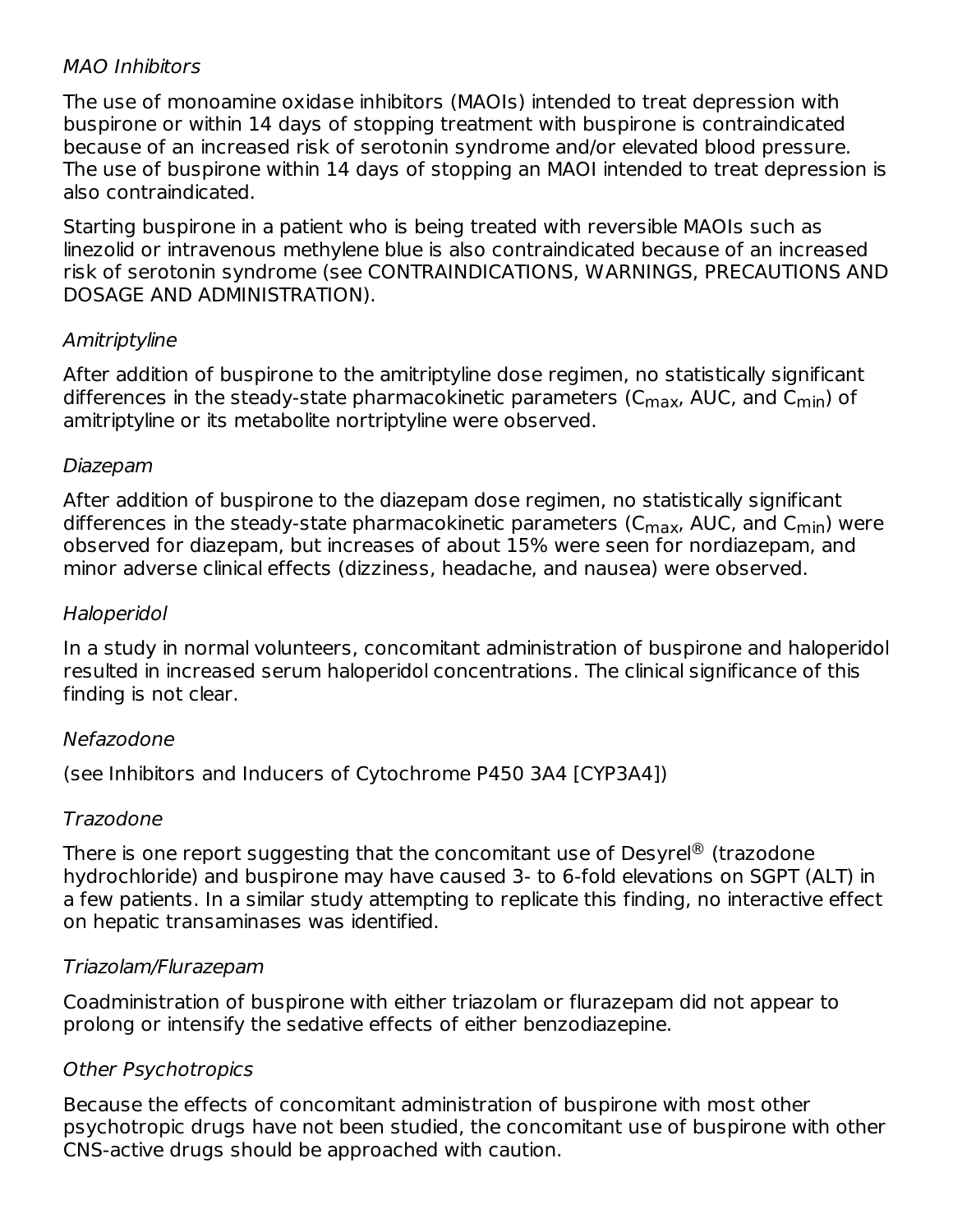## **Inhibitors and Inducers of Cytochrome P450 3A4 (CYP3A4)**

Buspirone has been shown in vitro to be metabolized by CYP3A4. This finding is consistent with the in vivo interactions observed between buspirone and the following:

## Diltiazem and Verapamil

In a study of nine healthy volunteers, coadministration of buspirone (10 mg as a single dose) with verapamil (80 mg t.i.d.) or diltiazem (60 mg t.i.d.) increased plasma buspirone concentrations (verapamil increased AUC and  $\mathsf{C}_{\mathsf{max}}$  of buspirone 3.4-fold while diltiazem increased AUC and C $_{\sf max}$  5.5-fold and 4-fold, respectively). Adverse events attributable to buspirone may be more likely during concomitant administration with either diltiazem or verapamil. Subsequent dose adjustment may be necessary and should be based on clinical assessment.

## Erythromycin

In a study in healthy volunteers, coadministration of buspirone (10 mg as a single dose) with erythromycin (1.5 g/day for 4 days) increased plasma buspirone concentrations (5 fold increase in C<sub>max</sub> and 6-fold increase in AUC). These pharmacokinetic interactions were accompanied by an increased incidence of side effects attributable to buspirone. If the two drugs are to be used in combination, a low dose of buspirone (e.g., 2.5 mg b.i.d.) is recommended. Subsequent dose adjustment of either drug should be based on clinical assessment.

## Grapefruit Juice

In a study in healthy volunteers, coadministration of buspirone (10 mg as a single dose) with grapefruit juice (200 mL double-strength t.i.d. for 2 days) increased plasma buspirone concentrations (4.3-fold increase in C<sub>max</sub>; 9.2-fold increase in AUC). Patients receiving buspirone should be advised to avoid drinking such large amounts of grapefruit juice.

## Itraconazole

In a study in healthy volunteers, coadministration of buspirone (10 mg as a single dose) with itraconazole (200 mg/day for 4 days) increased plasma buspirone concentrations (13-fold increase in  $\mathsf{C}_{\mathsf{max}}$  and 19-fold increase in AUC). These pharmacokinetic interactions were accompanied by an increased incidence of side effects attributable to buspirone. If the two drugs are to be used in combination, a low dose of buspirone (e.g., 2.5 mg q.d.) is recommended. Subsequent dose adjustment of either drug should be based on clinical assessment.

## Nefazodone

In a study of steady-state pharmacokinetics in healthy volunteers, coadministration of buspirone (2.5 mg or 5 mg b.i.d.) with nefazodone (250 mg b.i.d.) resulted in marked increases in plasma buspirone concentrations (increases up to 20-fold in  $\mathsf{C}_{\mathsf{max}}$  and up to 50-fold in AUC) and statistically significant decreases (about 50%) in plasma concentrations of the buspirone metabolite 1-PP. With 5 mg b.i.d. doses of buspirone, slight increases in AUC were observed for nefazodone (23%) and its metabolites hydroxynefazodone (HO-NEF) (17%) and meta-chlorophenylpiperazine (9%). Slight increases in C<sub>max</sub> were observed for nefazodone (8%) and its metabolite HO-NEF (11%).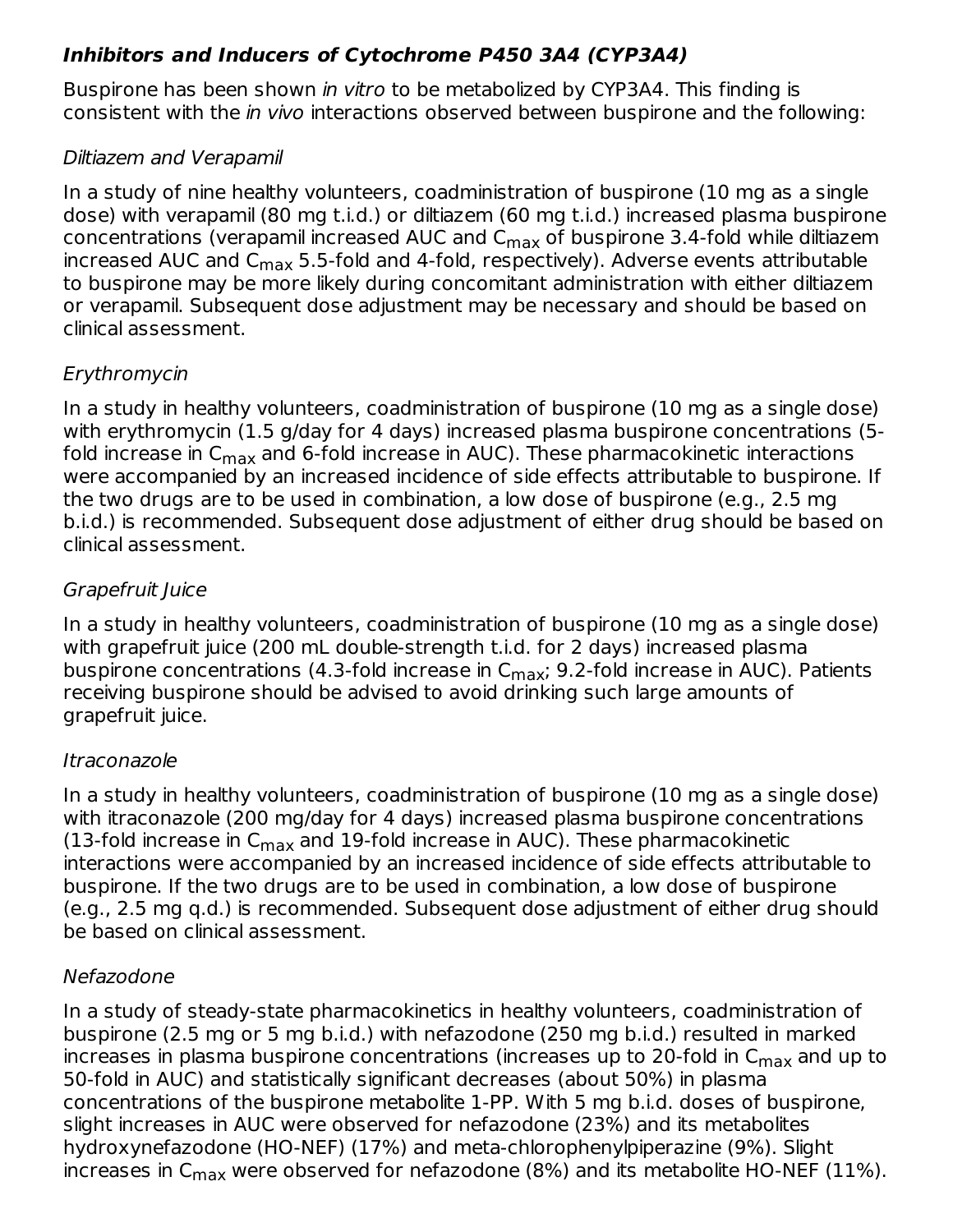Subjects receiving buspirone 5 mg b.i.d. and nefazodone 250 mg b.i.d. experienced lightheadedness, asthenia, dizziness, and somnolence, adverse events also observed with either drug alone. If the two drugs are to be used in combination, a low dose of buspirone (e.g., 2.5 mg q.d.) is recommended. Subsequent dose adjustment of either drug should be based on clinical assessment.

## Rifampin

In a study in healthy volunteers, coadministration of buspirone (30 mg as a single dose) with rifampin (600 mg/day for 5 days) decreased the plasma concentrations (83.7% decrease in C<sub>max</sub>; 89.6% decrease in AUC) and pharmacodynamic effects of buspirone. If the two drugs are to be used in combination, the dosage of buspirone may need adjusting to maintain anxiolytic effect.

## Other Inhibitors and Inducers of CYP3A4

Substances that inhibit CYP3A4, such as ketoconazole or ritonavir, may inhibit buspirone metabolism and increase plasma concentrations of buspirone while substances that induce CYP3A4, such as dexamethasone or certain anticonvulsants (phenytoin, phenobarbital, carbamazepine), may increase the rate of buspirone metabolism. If a patient has been titrated to a stable dosage on buspirone, a dose adjustment of buspirone may be necessary to avoid adverse events attributable to buspirone or diminished anxiolytic activity. Consequently, when administered with a potent inhibitor of CYP3A4, a low dose of buspirone used cautiously is recommended. When used in combination with a potent inducer of CYP3A4 the dosage of buspirone may need adjusting to maintain anxiolytic effect.

# **Other Drugs**

## Cimetidine

Coadministration of buspirone with cimetidine was found to increase  $\mathsf{C}_{\mathsf{max}}$  (40%) and  ${\sf T}_{\sf max}$  (2-fold), but had minimal effects on the AUC of buspirone.

## **Protein Binding**

In vitro, buspirone does not displace tightly bound drugs like phenytoin, propranolol, and warfarin from serum proteins. However, there has been one report of prolonged prothrombin time when buspirone was added to the regimen of a patient treated with warfarin. The patient was also chronically receiving phenytoin, phenobarbital, digoxin, and Synthroid $^{\circledR}$ . I*n vitro*, buspirone may displace less firmly bound drugs like digoxin. The clinical significance of this property is unknown.

Therapeutic levels of aspirin, desipramine, diazepam, flurazepam, ibuprofen, propranolol, thioridazine, and tolbutamide had only a limited effect on the extent of binding of buspirone to plasma proteins (see CLINICAL PHARMACOLOGY).

## **Drug/Laboratory Test Interactions**

Buspirone hydrochloride may interfere with the urinary metanephrine/catecholamine assay. It has been mistakenly read as metanephrine during routine assay testing for pheochromocytoma, resulting in a false positive laboratory result. Buspirone hydrochloride should therefore be discontinued for at least 48 hours prior to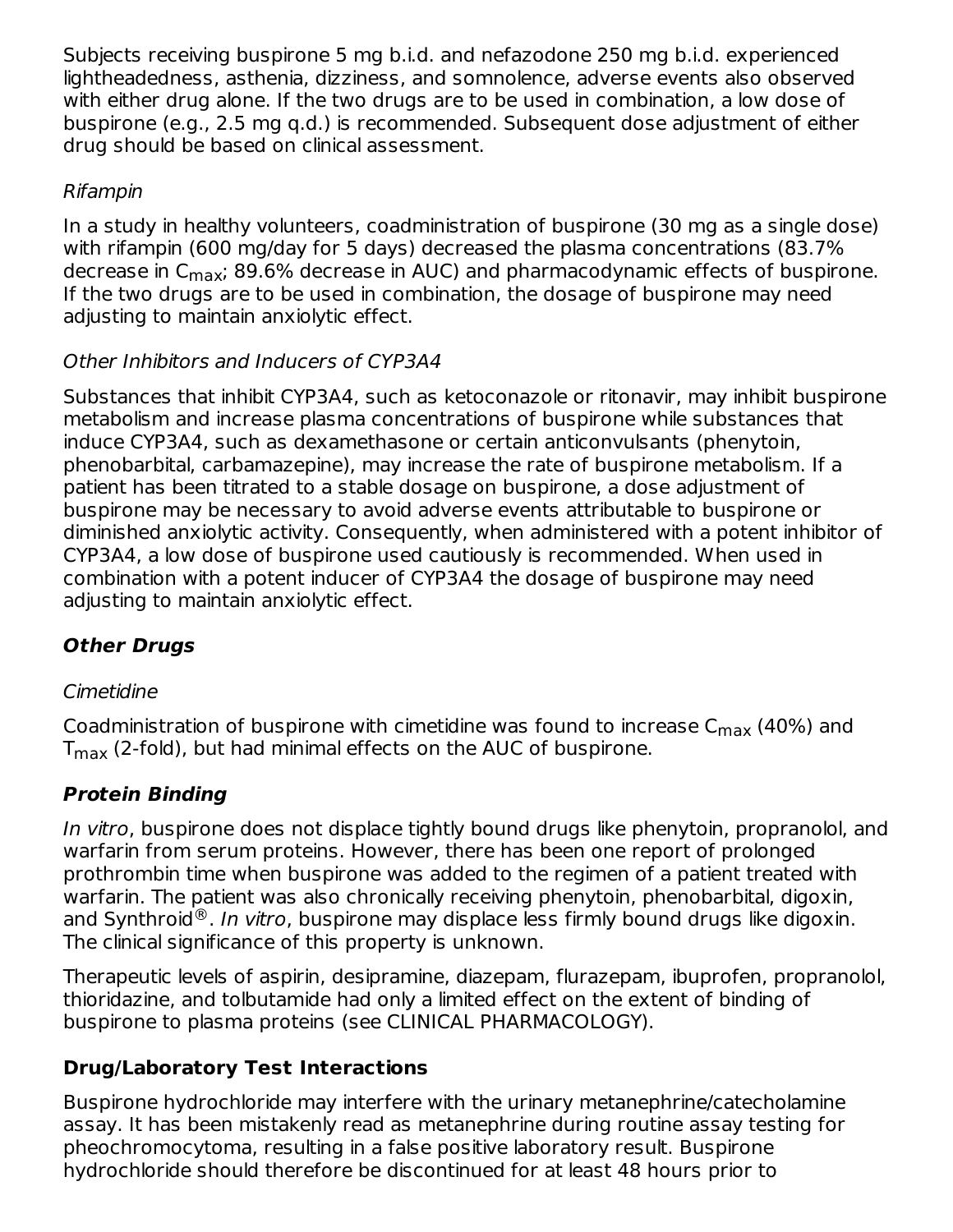undergoing a urine collection for catecholamines.

## **Carcinogenesis, Mutagenesis, Impairment of Fertility**

No evidence of carcinogenic potential was observed in rats during a 24-month study at approximately 133 times the maximum recommended human oral dose; or in mice, during an 18-month study at approximately 167 times the maximum recommended human oral dose.

With or without metabolic activation, buspirone did not induce point mutations in five strains of Salmonella typhimurium (Ames Test) or mouse lymphoma L5178YTK<sup>+</sup> cell cultures, nor was DNA damage observed with buspirone in Wi-38 human cells. Chromosomal aberrations or abnormalities did not occur in bone marrow cells of mice given one or five daily doses of buspirone.

## **Pregnancy**

## **Teratogenic Effects. Pregnancy Category B**

No fertility impairment or fetal damage was observed in reproduction studies performed in rats and rabbits at buspirone doses of approximately 30 times the maximum recommended human dose. In humans, however, adequate and well-controlled studies during pregnancy have not been performed. Because animal reproduction studies are not always predictive of human response, this drug should be used during pregnancy only if clearly needed.

#### **Labor and Delivery**

The effect of buspirone hydrochloride tablets on labor and delivery in women is unknown. No adverse effects were noted in reproduction studies in rats.

#### **Nursing Mothers**

The extent of the excretion in human milk of buspirone or its metabolites is not known. In rats, however, buspirone and its metabolites are excreted in milk. Buspirone hydrochloride tablets administration to nursing women should be avoided if clinically possible.

## **Pediatric Use**

The safety and effectiveness of buspirone were evaluated in two placebo-controlled 6 week trials involving a total of 559 pediatric patients (ranging from 6 to 17 years of age) with GAD. Doses studied were 7.5 mg to 30 mg b.i.d. (15 mg/day to 60 mg/day). There were no significant differences between buspirone and placebo with regard to the symptoms of GAD following doses recommended for the treatment of GAD in adults. Pharmacokinetic studies have shown that, for identical doses, plasma exposure to buspirone and its active metabolite, 1-PP, are equal to or higher in pediatric patients than adults. No unexpected safety findings were associated with buspirone in these trials. There are no long-term safety or efficacy data in this population.

## **Geriatric Use**

In one study of 6632 patients who received buspirone for the treatment of anxiety, 605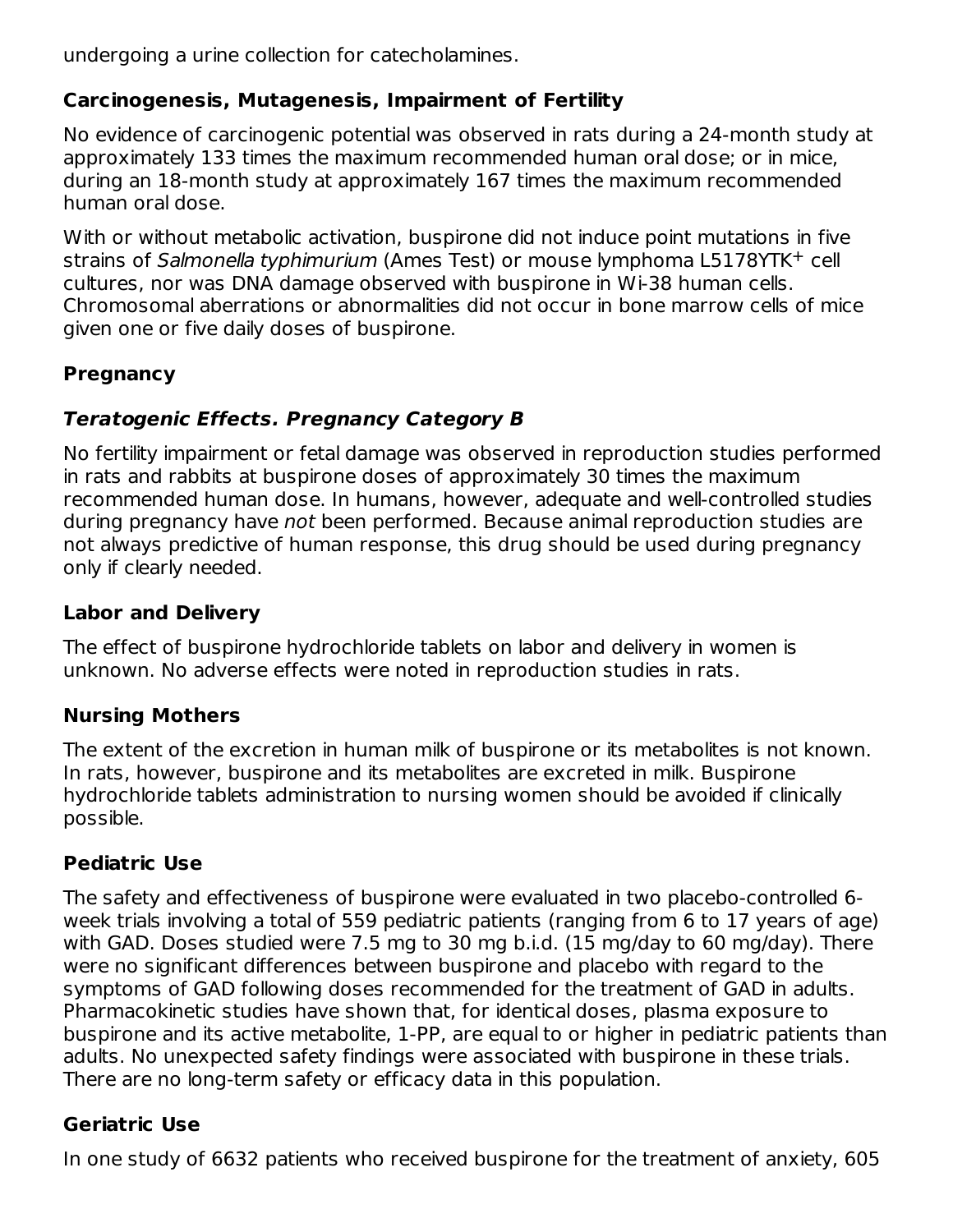patients were  $\geq 65$  years old and 41 were  $\geq 75$  years old; the safety and efficacy profiles for these 605 elderly patients (mean age  $= 70.8$  years) were similar to those in the younger population (mean  $aq = 43.3$  years). Review of spontaneously reported adverse clinical events has not identified differences between elderly and younger patients, but greater sensitivity of some older patients cannot be ruled out.

There were no effects of age on the pharmacokinetics of buspirone (see CLINICAL PHARMACOLOGY: Special Populations).

## **Use in Patients with Impaired Hepatic or Renal Function**

Buspirone is metabolized by the liver and excreted by the kidneys. A pharmacokinetic study in patients with impaired hepatic or renal function demonstrated increased plasma levels and a lengthened half-life of buspirone. Therefore, the administration of buspirone hydrochloride tablets to patients with severe hepatic or renal impairment cannot be recommended (see CLINICAL PHARMACOLOGY).

## **ADVERSE REACTIONS**

## **(See also PRECAUTIONS)**

## **Commonly Observed**

The more commonly observed untoward events associated with the use of buspirone hydrochloride tablets not seen at an equivalent incidence among placebo-treated patients include dizziness, nausea, headache, nervousness, lightheadedness, and excitement.

## **Associated with Discontinuation of Treatment**

One guide to the relative clinical importance of adverse events associated with buspirone hydrochloride tablets are provided by the frequency with which they caused drug discontinuation during clinical testing. Approximately 10% of the 2200 anxious patients who participated in the buspirone hydrochloride tablets premarketing clinical efficacy trials in anxiety disorders lasting 3 to 4 weeks discontinued treatment due to an adverse event. The more common events causing discontinuation included: central nervous system disturbances (3.4%), primarily dizziness, insomnia, nervousness, drowsiness, and lightheaded feeling; gastrointestinal disturbances (1.2%), primarily nausea; and miscellaneous disturbances (1.1%), primarily headache and fatigue. In addition, 3.4% of patients had multiple complaints, none of which could be characterized as primary.

## **Incidence in Controlled Clinical Trials**

The table that follows enumerates adverse events that occurred at a frequency of 1% or more among buspirone hydrochloride tablets patients who participated in 4-week, controlled trials comparing buspirone hydrochloride tablets with placebo. The frequencies were obtained from pooled data for 17 trials. The prescriber should be aware that these figures cannot be used to predict the incidence of side effects in the course of usual medical practice where patient characteristics and other factors differ from those which prevailed in the clinical trials. Similarly, the cited frequencies cannot be compared with figures obtained from other clinical investigations involving different treatments, uses, and investigators. Comparison of the cited figures, however, does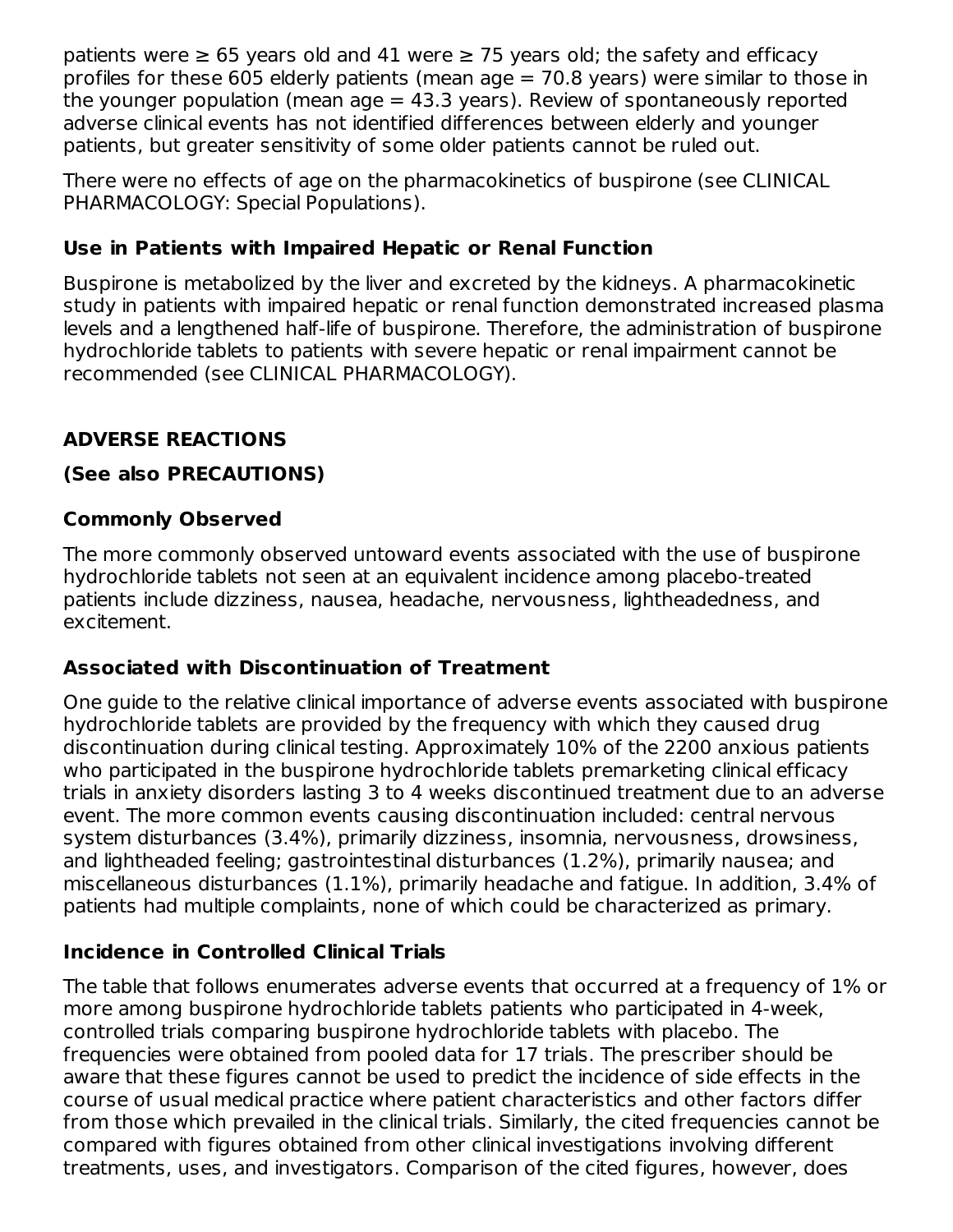provide the prescribing physician with some basis for estimating the relative contribution of drug and nondrug factors to the side effect incidence rate in the population studied.

#### **TREATMENT-EMERGENT ADVERSE EXPERIENCE INCIDENCE IN PLACEBO-CONTROLLED CLINICAL TRIALS (Percent of Patients Reporting) \***

| <b>Adverse</b><br><b>Experience</b> | <b>Buspirone</b><br>Hydrochloride<br><b>Tablets</b><br>$(n = 477)$ | <b>Placebo</b><br>$(n = 464)$ |
|-------------------------------------|--------------------------------------------------------------------|-------------------------------|
| Cardiovascular                      |                                                                    |                               |
| Tachycardia/Palpitations            | $\mathbf 1$                                                        | $\mathbf{1}$                  |
| <b>CNS</b>                          |                                                                    |                               |
| <b>Dizziness</b>                    | 12                                                                 | 3                             |
| <b>Drowsiness</b>                   | 10                                                                 | 9                             |
| Nervousness                         | 5                                                                  | 1                             |
| Insomnia                            | 3                                                                  | 3                             |
| Lightheadedness                     | 3                                                                  |                               |
| <b>Decreased Concentration</b>      | $\overline{2}$                                                     | $\overline{2}$                |
| Excitement                          | $\overline{2}$                                                     |                               |
| Anger/Hostility                     | $\overline{2}$                                                     |                               |
| Confusion                           | $\overline{2}$                                                     |                               |
| Depression                          | $\overline{2}$                                                     | $\overline{2}$                |
| <b>EENT</b>                         |                                                                    |                               |
| <b>Blurred Vision</b>               | $\overline{2}$                                                     |                               |
| Gastrointestinal                    |                                                                    |                               |
| <b>Nausea</b>                       | 8                                                                  | 5                             |
| Dry Mouth                           | 3                                                                  | $\overline{4}$                |
| Abdominal/Gastric Distress          | $\overline{2}$                                                     | $\overline{2}$                |
| Diarrhea                            | $\overline{2}$                                                     |                               |
| Constipation                        | $\overline{1}$                                                     | 2                             |
| Vomiting                            | 1                                                                  | $\overline{2}$                |
| Musculoskeletal                     |                                                                    |                               |
| Musculoskeletal Aches/Pains         | 1                                                                  |                               |
| Neurological                        |                                                                    |                               |
| <b>Numbness</b>                     | 2                                                                  |                               |
| Paresthesia                         | 1                                                                  |                               |
| Incoordination                      | 1                                                                  |                               |
| Tremor                              | $\mathbf{1}$                                                       |                               |
| <b>Skin</b>                         |                                                                    |                               |
| Skin Rash                           | 1                                                                  |                               |
| Miscellaneous                       |                                                                    |                               |
| Headache                            | 6                                                                  | 3                             |
| Fatigue                             | 4                                                                  | 4                             |
| Weakness                            | $\overline{2}$                                                     |                               |
| Sweating/Clamminess                 | $\mathbf 1$                                                        |                               |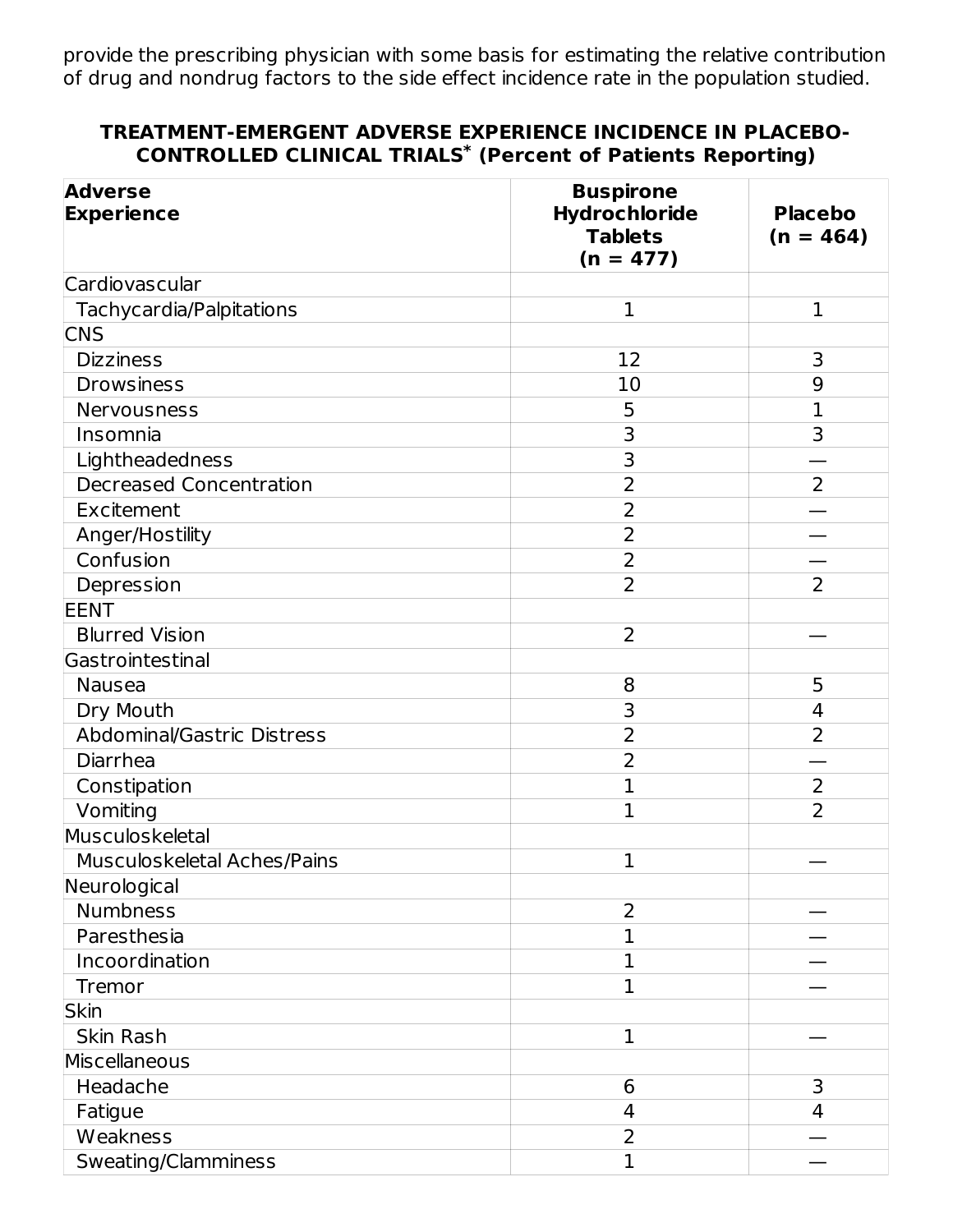$\,^*$  Events reported by at least  $1\%$  of buspirone hydrochloride tablets patients are included.

#### **Other Events Observed During the Entire Premarketing Evaluation of Buspirone**

**Hydrochloride Tablets:** During its premarketing assessment, buspirone hydrochloride tablets were evaluated in over 3500 subjects. This section reports event frequencies for adverse events occurring in approximately 3000 subjects from this group who took multiple doses of buspirone hydrochloride tablets in the dose range for which buspirone hydrochloride tablets are being recommended (i.e., the modal daily dose of buspirone hydrochloride tablets fell between 10 mg and 30 mg for 70% of the patients studied) and for whom safety data were systematically collected. The conditions and duration of exposure to buspirone hydrochloride tablets varied greatly, involving well-controlled studies as well as experience in open and uncontrolled clinical settings. As part of the total experience gained in clinical studies, various adverse events were reported. In the absence of appropriate controls in some of the studies, a causal relationship to buspirone hydrochloride tablets treatment cannot be determined. The list includes all undesirable events reasonably associated with the use of the drug.

The following enumeration by organ system describes events in terms of their relative frequency of reporting in this data base. Events of major clinical importance are also described in the PRECAUTIONS section.

The following definitions of frequency are used: Frequent adverse events are defined as those occurring in at least 1/100 patients. Infrequent adverse events are those occurring in 1/100 to 1/1000 patients, while rare events are those occurring in less than 1/1000 patients.

**Cardiovascular:** Frequent was nonspecific chest pain; infrequent were syncope, hypotension, and hypertension; rare were cerebrovascular accident, congestive heart failure, myocardial infarction, cardiomyopathy, and bradycardia.

**Central Nervous System:**Frequent were dream disturbances; infrequent were depersonalization, dysphoria, noise intolerance, euphoria, akathisia, fearfulness, loss of interest, dissociative reaction, hallucinations, involuntary movements, slowed reaction time, suicidal ideation, and seizures; rare were feelings of claustrophobia, cold intolerance, stupor, and slurred speech and psychosis.

**EENT:** Frequent were tinnitus, sore throat, and nasal congestion; infrequent were redness and itching of the eyes, altered taste, altered smell, and conjunctivitis; rare were inner ear abnormality, eye pain, photophobia, and pressure on eyes.

**Endocrine:** Rare were galactorrhea and thyroid abnormality.

**Gastrointestinal:** Infrequent were flatulence, anorexia, increased appetite, salivation, irritable colon, and rectal bleeding; rare was burning of the tongue.

**Genitourinary:** Infrequent were urinary frequency, urinary hesitancy, menstrual irregularity and spotting, and dysuria; rare were amenorrhea, pelvic inflammatory disease, enuresis, and nocturia.

**Musculoskeletal:**Infrequent were muscle cramps, muscle spasms, rigid/stiff muscles, and arthralgias; rare was muscle weakness.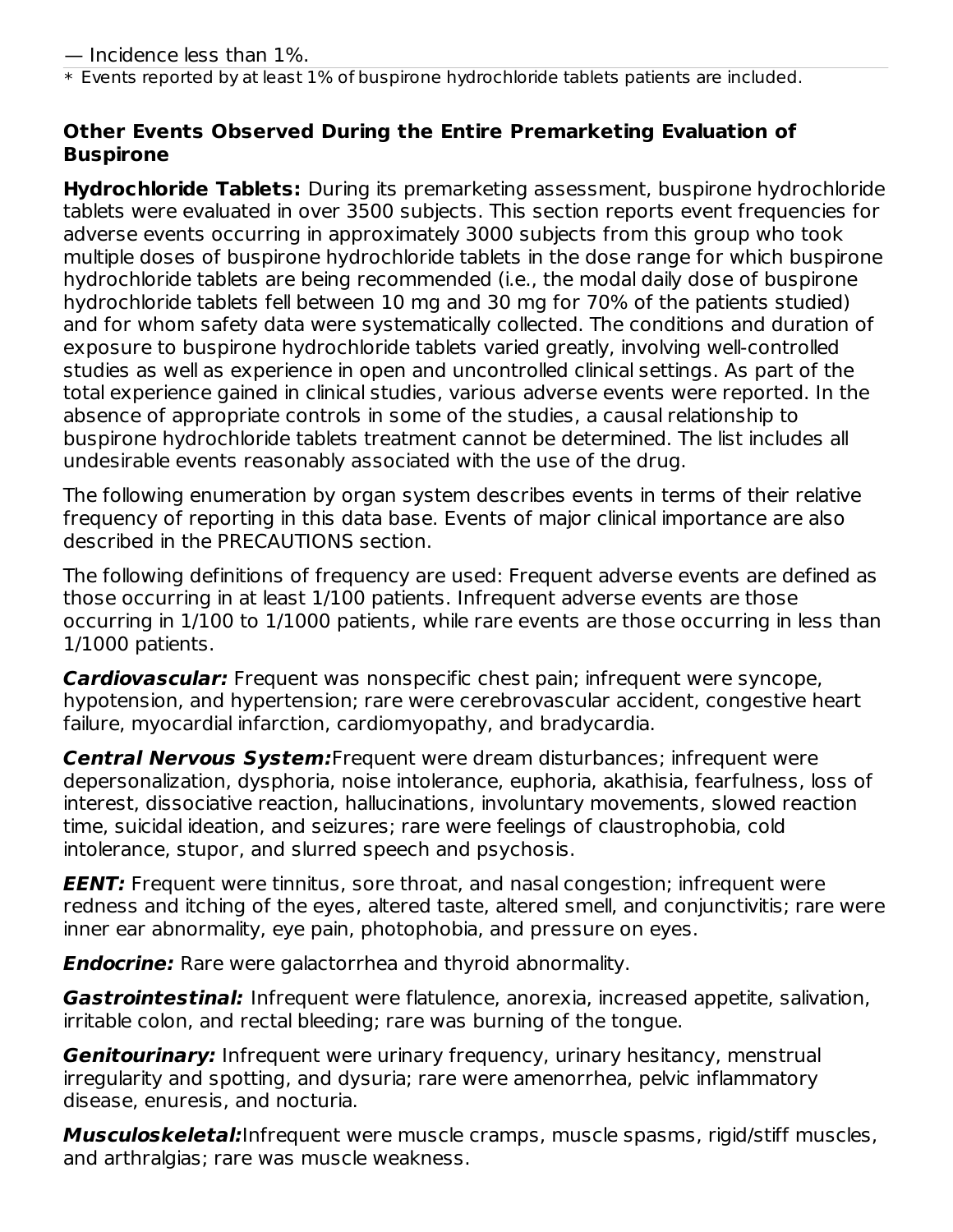**Respiratory:** Infrequent were hyperventilation, shortness of breath, and chest congestion; rare was epistaxis.

**Sexual Function:** Infrequent were decreased or increased libido; rare were delayed ejaculation and impotence.

**Skin:** Infrequent were edema, pruritus, flushing, easy bruising, hair loss, dry skin, facial edema, and blisters; rare were acne and thinning of nails.

**Clinical Laboratory:** Infrequent were increases in hepatic aminotransferases (SGOT, SGPT); rare were eosinophilia, leukopenia, and thrombocytopenia.

**Miscellaneous:** Infrequent were weight gain, fever, roaring sensation in the head, weight loss, and malaise; rare were alcohol abuse, bleeding disturbance, loss of voice, and hiccoughs.

## **Postmarketing Experience**

Postmarketing experience has shown an adverse experience profile similar to that given above. Voluntary reports since introduction have included rare occurrences of allergic reactions (including urticaria), angioedema, cogwheel rigidity, dizziness (rarely reported as vertigo), dystonic reactions (including dystonia), ataxias, extrapyramidal symptoms, dyskinesias (acute and tardive), ecchymosis, emotional lability, serotonin syndrome, transient difficulty with recall, urinary retention, visual changes (including tunnel vision), parkinsonism, akathisia, restless leg syndrome, and restlessness. Because of the uncontrolled nature of these spontaneous reports, a causal relationship to buspirone hydrochloride tablets treatment has not been determined.

## **DRUG ABUSE AND DEPENDENCE**

## **Controlled Substance Class**

Buspirone hydrochloride tablets are not a controlled substance.

## **Physical and Psychological Dependence**

In human and animal studies, buspirone has shown no potential for abuse or diversion and there is no evidence that it causes tolerance, or either physical or psychological dependence. Human volunteers with a history of recreational drug or alcohol usage were studied in two double-blind clinical investigations. None of the subjects were able to distinguish between buspirone hydrochloride tablets and placebo. By contrast, subjects showed a statistically significant preference for methaqualone and diazepam. Studies in monkeys, mice, and rats have indicated that buspirone lacks potential for abuse.

Following chronic administration in the rat, abrupt withdrawal of buspirone did not result in the loss of body weight commonly observed with substances that cause physical dependency.

Although there is no direct evidence that buspirone hydrochloride tablets cause physical dependence or drug-seeking behavior, it is difficult to predict from experiments the extent to which a CNS-active drug will be misused, diverted, and/or abused once marketed. Consequently, physicians should carefully evaluate patients for a history of drug abuse and follow such patients closely, observing them for signs of buspirone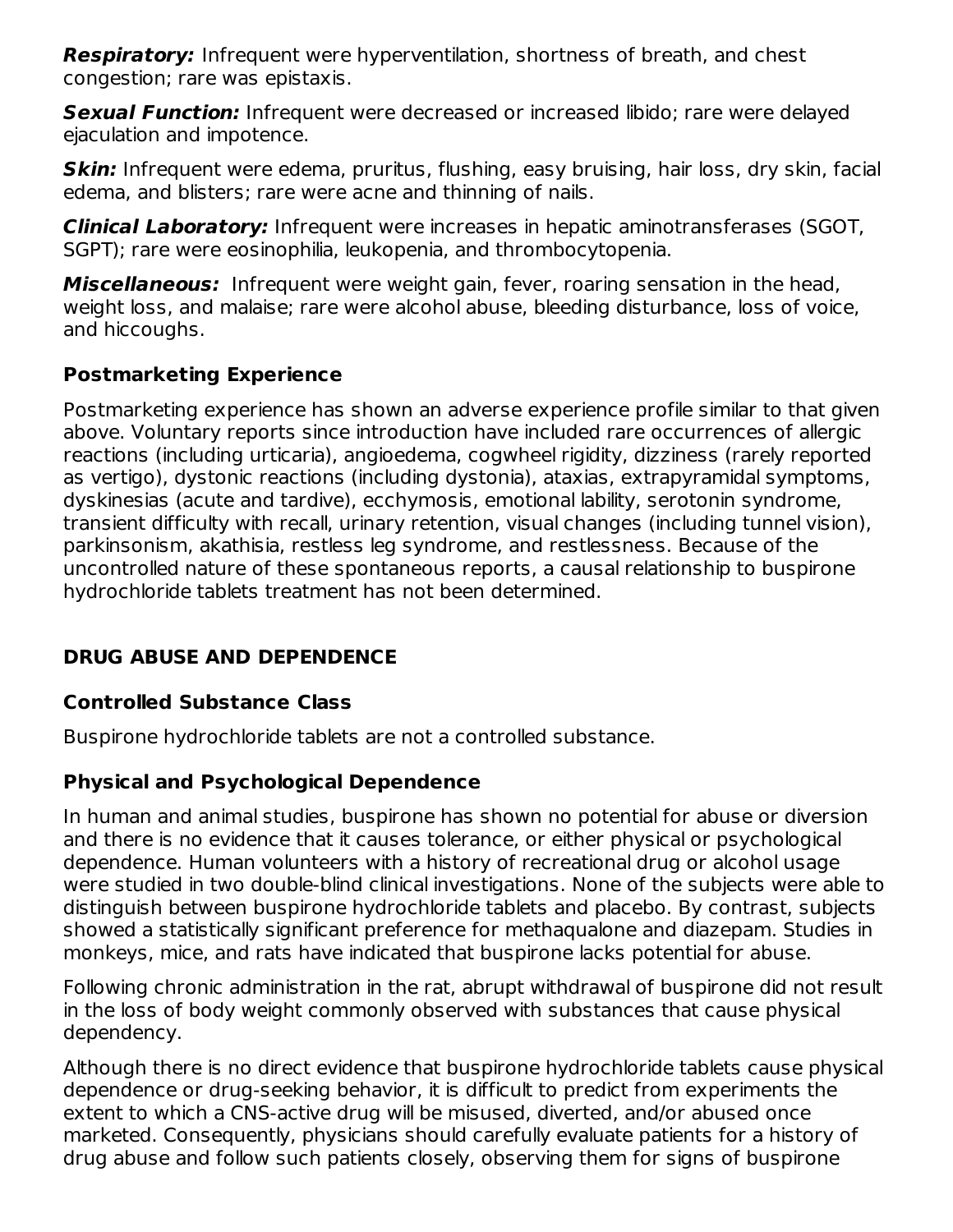hydrochloride tablets misuse or abuse (e.g., development of tolerance, incrementation of dose, drug-seeking behavior).

## **OVERDOSAGE**

## **Signs and Symptoms**

In clinical pharmacology trials, doses as high as 375 mg/day were administered to healthy male volunteers. As this dose was approached, the following symptoms were observed: nausea, vomiting, dizziness, drowsiness, miosis, and gastric distress. A few cases of overdosage have been reported, with complete recovery as the usual outcome. No deaths have been reported following overdosage with buspirone hydrochloride tablets alone. Rare cases of intentional overdosage with a fatal outcome were invariably associated with ingestion of multiple drugs and/or alcohol, and a causal relationship to buspirone could not be determined. Toxicology studies of buspirone yielded the following LD $_{50}$  values: mice, 655 mg/kg; rats, 196 mg/kg; dogs, 586 mg/kg; and monkeys, 356 mg/kg. These dosages are 160 to 550 times the recommended human daily dose.

#### **Recommended Overdose Treatment**

General symptomatic and supportive measures should be used along with immediate gastric lavage. Respiration, pulse, and blood pressure should be monitored as in all cases of drug overdosage. No specific antidote is known to buspirone, and dialyzability of buspirone has not been determined.

## **DOSAGE AND ADMINISTRATION**

The recommended initial dose is 15 mg daily (7.5 mg b.i.d.). To achieve an optimal therapeutic response, at intervals of 2 to 3 days the dosage may be increased 5 mg per day, as needed. The maximum daily dosage should not exceed 60 mg per day. In clinical trials allowing dose titration, divided doses of 20 mg to 30 mg per day were commonly employed.

The bioavailability of buspirone is increased when given with food as compared to the fasted state (see CLINICAL PHARMACOLOGY). Consequently, patients should take buspirone in a consistent manner with regard to the timing of dosing; either always with or always without food.

When buspirone is to be given with a potent inhibitor of CYP3A4, the dosage recommendations described in the PRECAUTIONS: Drug Interactions section should be followed.

#### **Switching a Patient To or From a Monoamine Oxidase Inhibitor (MAOI) Antidepressant**

At least 14 days should elapse between discontinuation of an MAOI intended to treat depression and initiation of therapy with buspirone hydrochloride tablets. Conversely, at least 14 days should be allowed after stopping buspirone hydrochloride tablets before starting an MAOI antidepressant (see CONTRAINDICATIONS and DRUG INTERACTIONS).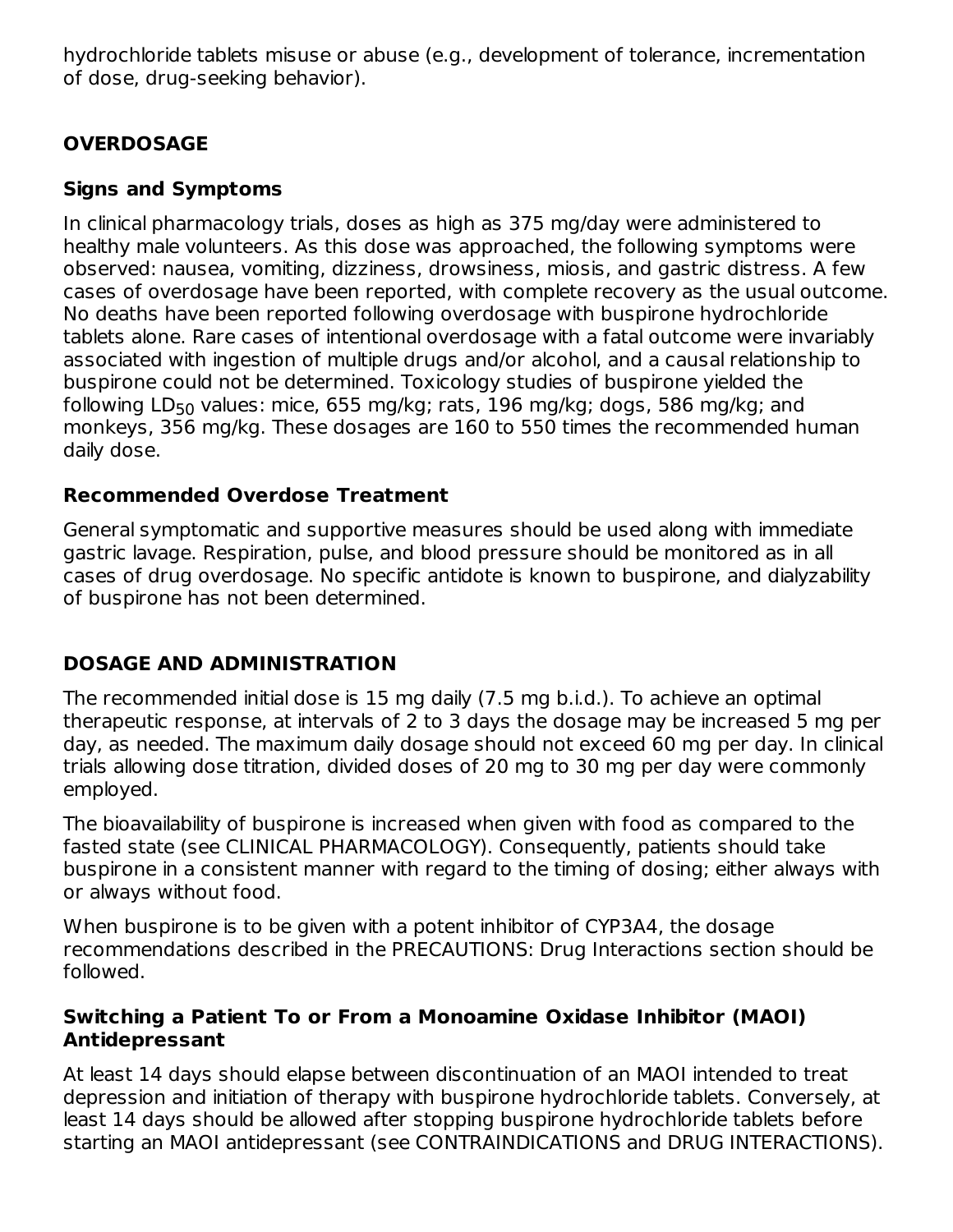#### **Use of Buspirone Hydrochloride Tablets with (Reversible) MAOIs, such as Linezolid or Methylene Blue**

Do not start buspirone hydrochloride tablets in a patient who is being treated with a reversible MAOI such as linezolid or intravenous methylene blue because there is an increased risk of serotonin syndrome. In a patient who requires more urgent treatment of a psychiatric condition, non-pharmacological interventions, including hospitalization, should be considered (see CONTRAINDICATIONS and DRUG INTERACTIONS).

In some cases, a patient already receiving therapy with buspirone hydrochloride tablets may require urgent treatment with linezolid or intravenous methylene blue. If acceptable alternatives to linezolid or intravenous methylene blue treatment are not available and the potential benefits of linezolid or intravenous methylene blue treatment are judged to outweigh the risks of serotonin syndrome in a particular patient, buspirone hydrochloride tablets should be stopped promptly, and linezolid or intravenous methylene blue can be administered. The patient should be monitored for symptoms of serotonin syndrome for 2 weeks or until 24 hours after the last dose of linezolid or intravenous methylene blue, whichever comes first. Therapy with buspirone hydrochloride tablets may be resumed 24 hours after the last dose of linezolid or intravenous methylene blue (see WARNINGS).

The risk of administering methylene blue by non-intravenous routes (such as oral tablets or by local injection) or in intravenous doses much lower than 1 mg per kg with buspirone hydrochloride tablets is unclear. The clinician should, nevertheless, be aware of the possibility of emergent symptoms of serotonin syndrome with such use (see CONTRAINDICATIONS, WARNINGS and DRUG INTERACTIONS).

#### **HOW SUPPLIED**

Buspirone Hydrochloride Tablets, USP are available containing 5 mg, 7.5 mg, 10 mg, 15 mg or 30 mg of buspirone hydrochloride, USP.

The 5 mg tablets are white, oval, scored tablets debossed with **M** to the left of the score and **B1** to the right of the score on one side of the tablet and blank on the other side. They are available as follows:

NDC 0378-1140-01 bottles of 100 tablets

NDC 0378-1140-05 bottles of 500 tablets

The 7.5 mg tablets are white to off-white, oval, scored tablets debossed with **M** to the left of the score and **B7** to the right of the score on one side of the tablet and blank on the other side. They are available as follows:

NDC 0378-1145-01 bottles of 100 tablets

The 10 mg tablets are white, oval, scored tablets debossed with **M** to the left of the score and **B2** to the right of the score on one side of the tablet and blank on the other side. They are available as follows:

NDC 0378-1150-01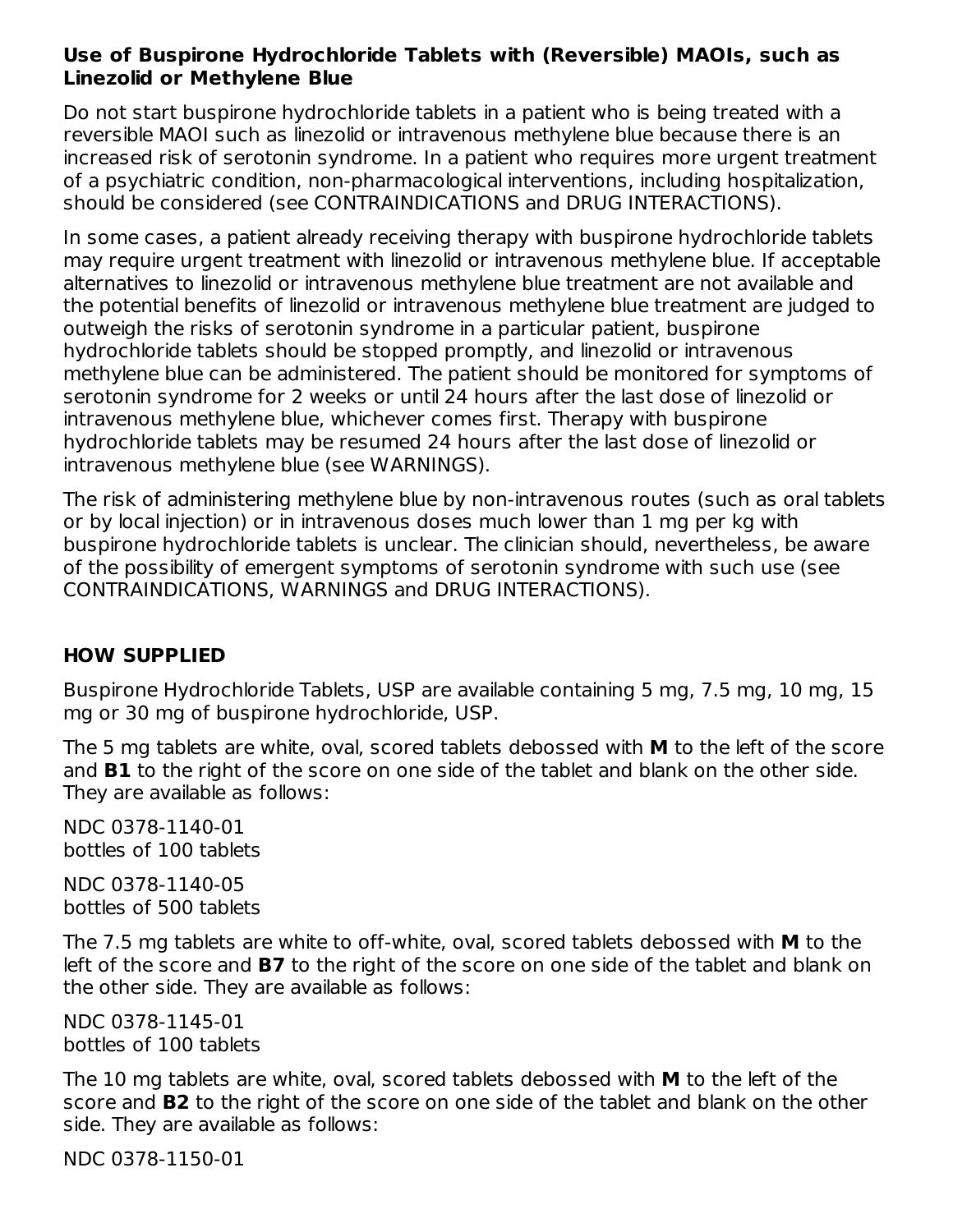bottles of 100 tablets

NDC 0378-1150-05 bottles of 500 tablets

The 15 mg tablets are white, capsule-shaped, flat-faced tablets scored so that it can be either bisected or trisected. They are debossed with **M** to the left of the score and **B3** to the right of the score on one side of the tablet and **5** on each trisect section on the other side. They are available as follows:

NDC 0378-1165-91 bottles of 60 tablets

NDC 0378-1165-80 bottles of 180 tablets

NDC 0378-1165-05 bottles of 500 tablets

The 30 mg tablets are white, capsule-shaped, flat-faced tablets scored so that they can be either bisected or trisected. They are debossed with **M** to the left of the score and **B4** to the right of the score on one side of the tablet and **10** on each trisect section on the other side. They are available as follows:

NDC 0378-1175-91 bottles of 60 tablets

## **Store at 20° to 25°C (68° to 77°F). [See USP Controlled Room Temperature.]**

Dispense in a tight, light-resistant container as defined in the USP using a child-resistant closure.

**PHARMACIST:** Patient Instruction Sheet attached to prescribing information. Additional copies are provided separately.

#### **REFERENCE**

1. American Psychiatric Association, Ed.: Diagnostic and Statistical Manual of Mental Disorders - III, American Psychiatric Association, May 1980.

The brands listed are trademarks of their respective owners.

## **Mylan Pharmaceuticals Inc.**

Morgantown, WV 26505 U.S.A.

Revised: 12/2016 BUSPAS:R15ppt

**Buspirone Hydrochloride Tablets, USP Patient Instruction Sheet**

**HOW TO USE:**

**Buspirone Hydrochloride**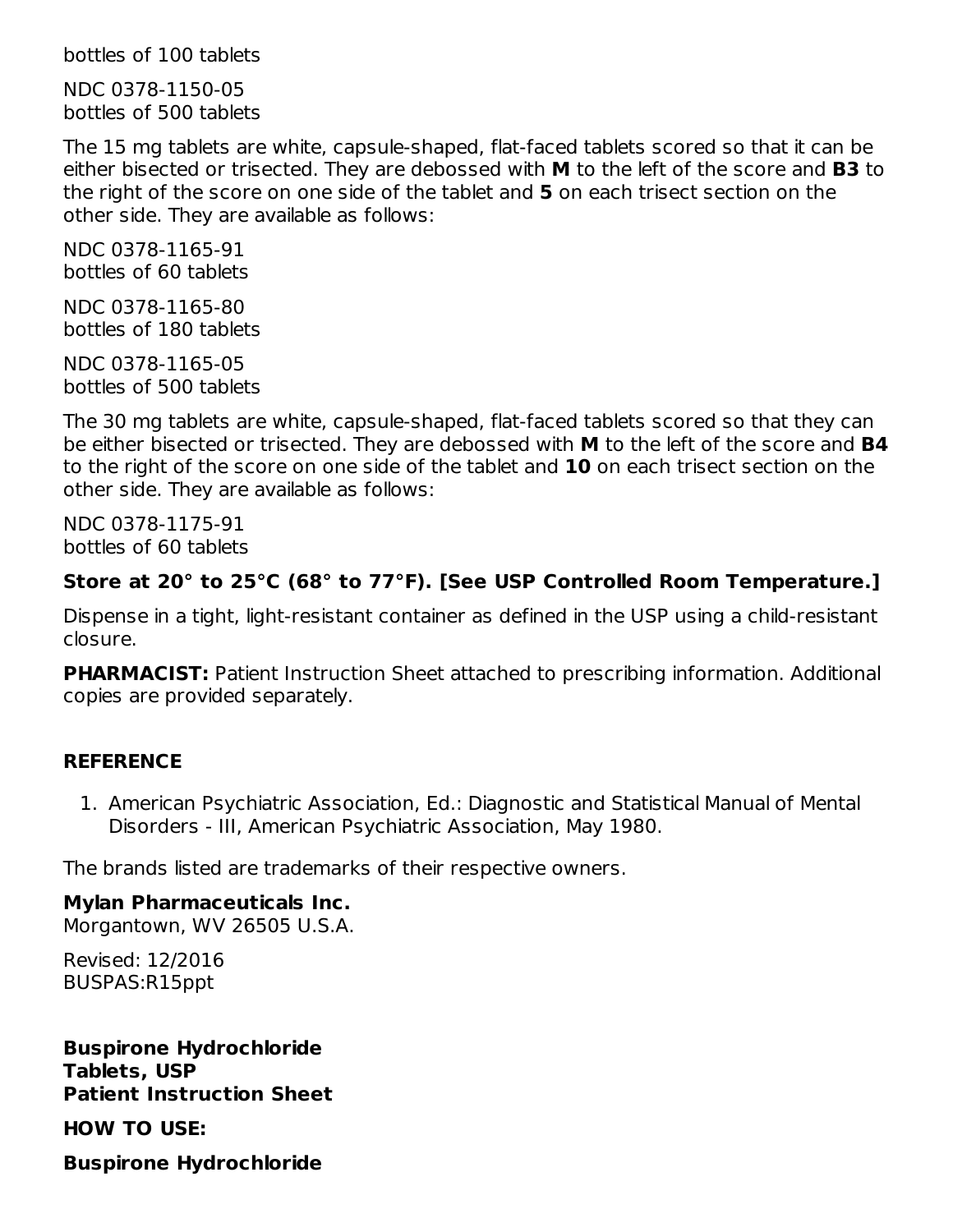#### **Tablets, USP 15 mg and 30 mg Tablets**

in convenient multi-scored tablet form

Response to buspirone varies among individuals. Your physician may find it necessary to adjust your dosage to obtain the proper response.

This multi-scored tablet design makes dosage adjustments easy. Each tablet is scored and can be broken accurately to provide any of the following dosages.

If your doctor prescribed the 30 mg tablet:



If your doctor prescribed the 15 mg tablet:







**10 mg (two thirds of a tablet)**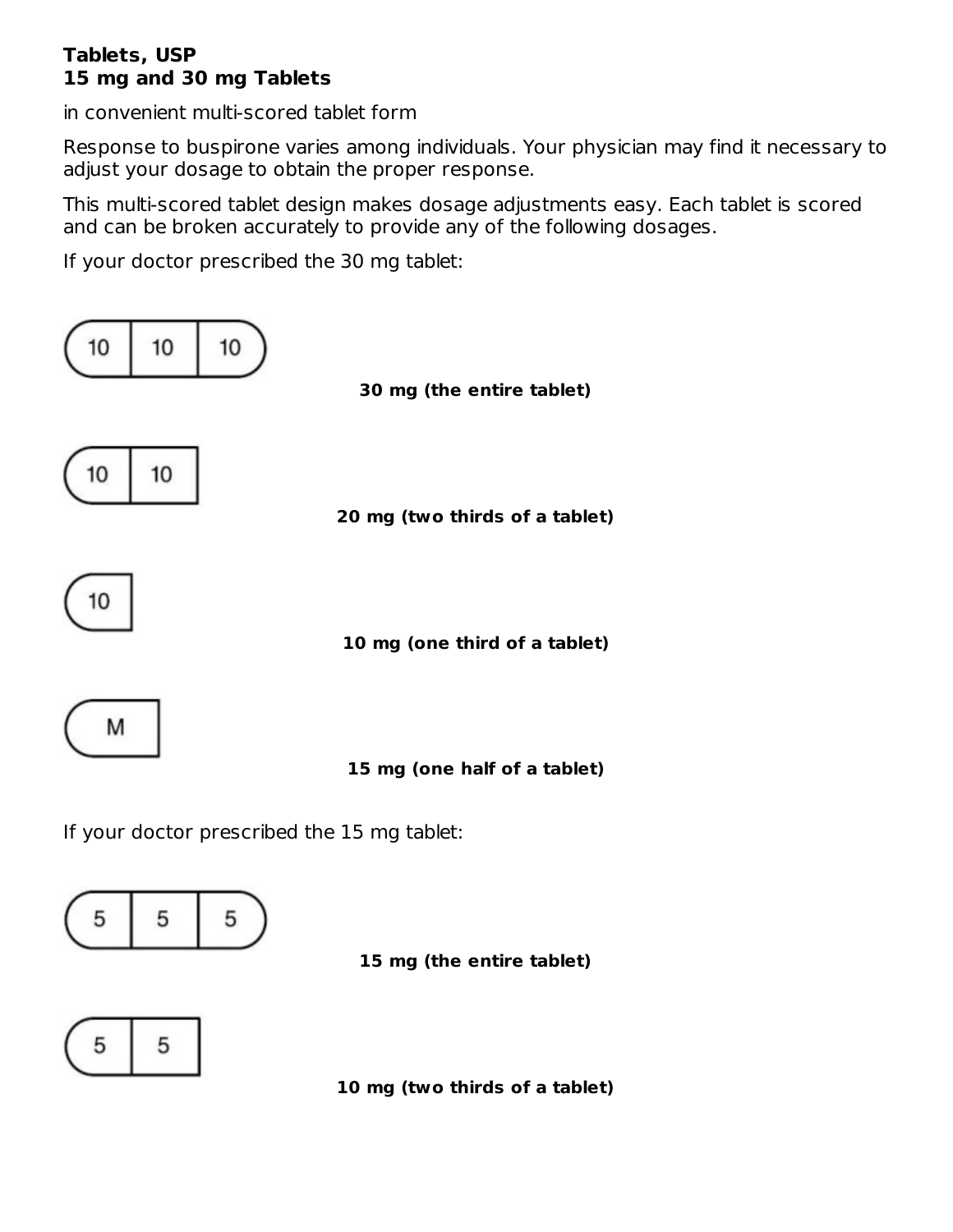

#### **5 mg (one third of a tablet)**



#### **7.5 mg (one half of a tablet)**

To break a multi-scored tablet accurately and easily, hold the tablet between your thumbs and index fingers close to the appropriate tablet score (groove) as shown in the photo. Then, with the tablet score facing you, apply pressure and snap the tablet segments apart (segments breaking incorrectly should not be used).



#### **Mylan Pharmaceuticals Inc.**

Morgantown, WV 26505 U.S.A.

Revised: 12/2016 PL:BUSPAS:R6p

#### **PRINCIPAL DISPLAY PANEL - 5 mg**

**NDC 0378-1140-01**

**busPIRone Hydrochloride Tablets, USP 5 mg**

#### **Rx only 100 Tablets**

Each tablet contains: Buspirone hydrochloride, USP 5 mg

Dispense in a tight, light-resistant container as defined in the USP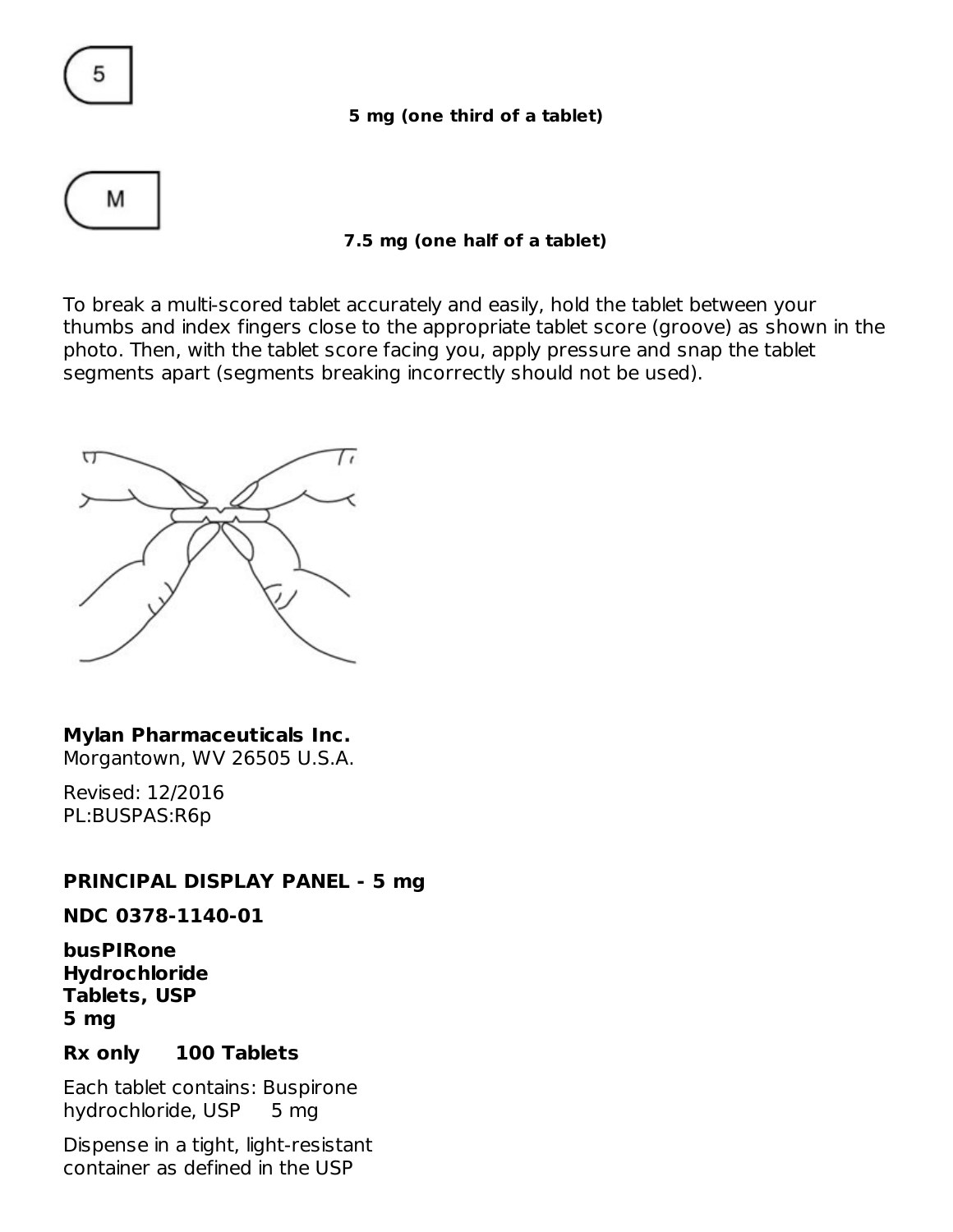using a child-resistant closure.

Keep container tightly closed.

**Keep this and all medication out of the reach of children.**

**Store at 20° to 25°C (68° to 77°F). [See USP Controlled Room Temperature.]**

**Usual Dosage:** See accompanying prescribing information.

#### **Mylan Pharmaceuticals Inc. Morgantown, WV 26505**

**Mylan.com**

**RM1140A7**



## **PRINCIPAL DISPLAY PANEL - 7.5 mg**

#### **NDC 0378-1145-01**

**busPIRone Hydrochloride Tablets, USP 7.5 mg**

#### **Rx only 100 Tablets**

Each tablet contains: Buspirone hydrochloride, USP 5 mg

Dispense in a tight, light-resistant container as defined in the USP using a child-resistant closure.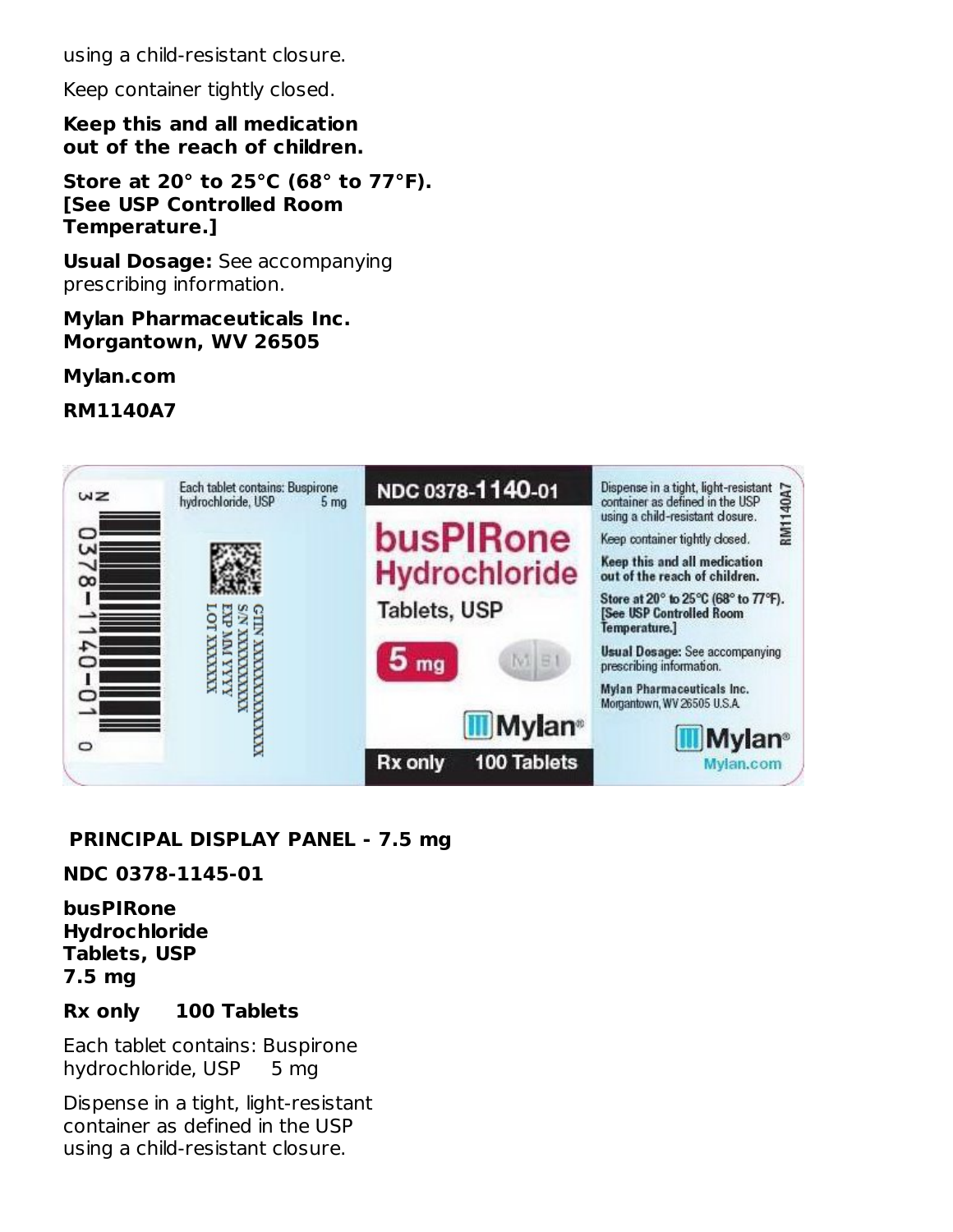Keep container tightly closed.

**Keep this and all medication out of the reach of children.**

**Store at 20° to 25°C (68° to 77°F). [See USP Controlled Room Temperature.]**

**Usual Dosage:** See accompanying prescribing information.

#### **Mylan Pharmaceuticals Inc. Morgantown, WV 26505**

**Mylan.com**

**RM1145A2**



## **PRINCIPAL DISPLAY PANEL - 10 mg**

#### **NDC 0378-1150-01**

#### **busPIRone Hydrochloride Tablets, USP 10 mg**

#### **Rx only 100 Tablets**

Each tablet contains: Buspirone hydrochloride, USP 10 mg

Dispense in a tight, light-resistant container as defined in the USP using a child-resistant closure.

Keep container tightly closed.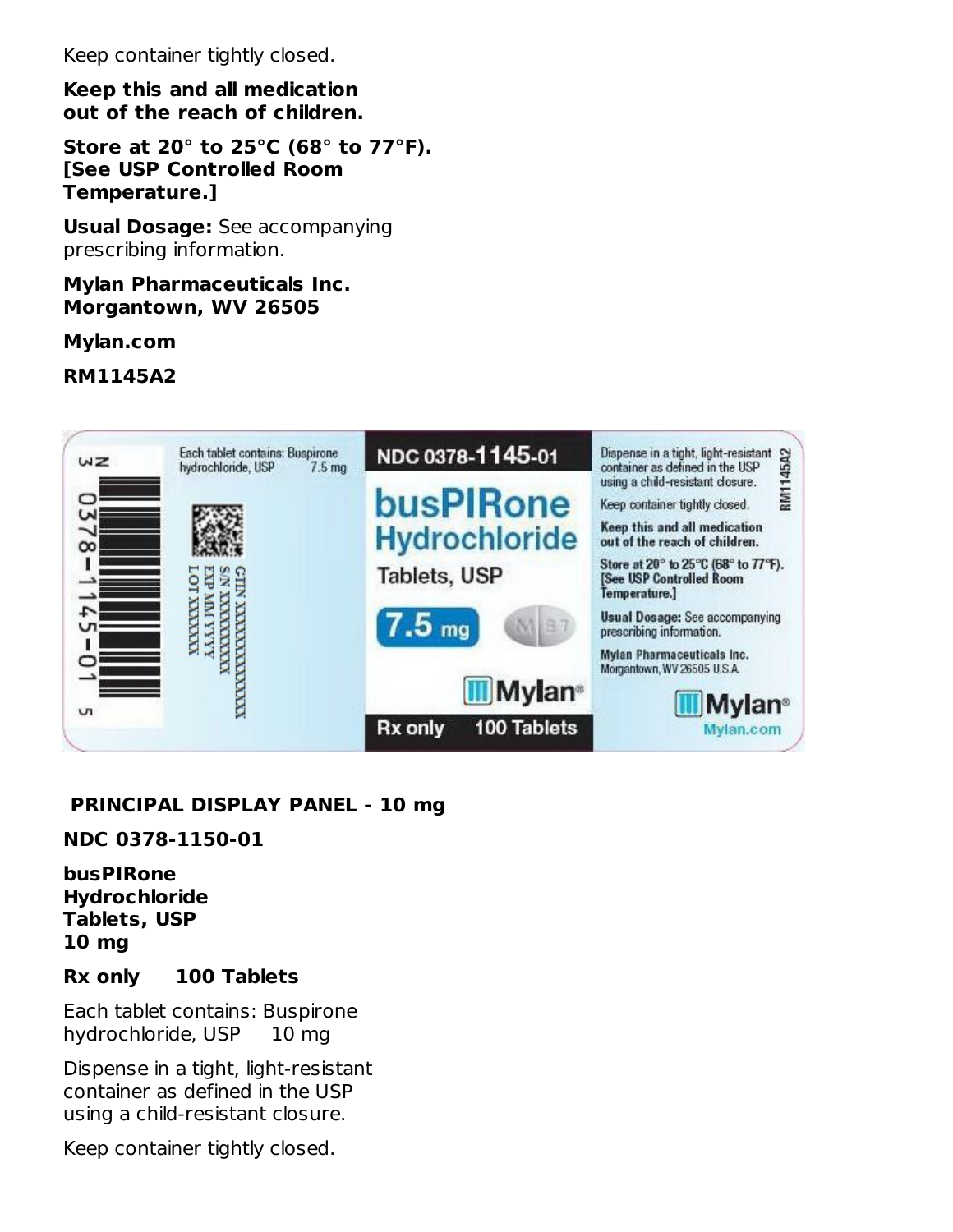**Keep this and all medication out of the reach of children.**

**Store at 20° to 25°C (68° to 77°F). [See USP Controlled Room Temperature.]**

**Usual Dosage:** See accompanying prescribing information.

**Mylan Pharmaceuticals Inc. Morgantown, WV 26505**

**Mylan.com**

**RM1150A7**



#### **PRINCIPAL DISPLAY PANEL - 15 mg**

**NDC 0378-1165-91**

**busPIRone Hydrochloride Tablets, USP 15 mg**

**PHARMACIST: Dispense the accompanying Patient Instruction Sheet to each patient.**

#### **Rx only 60 Tablets**

Each tablet contains: Buspirone hydrochloride, USP 15 mg

Dispense in a tight, light-resistant container as defined in the USP using a child-resistant closure.

Keep container tightly closed.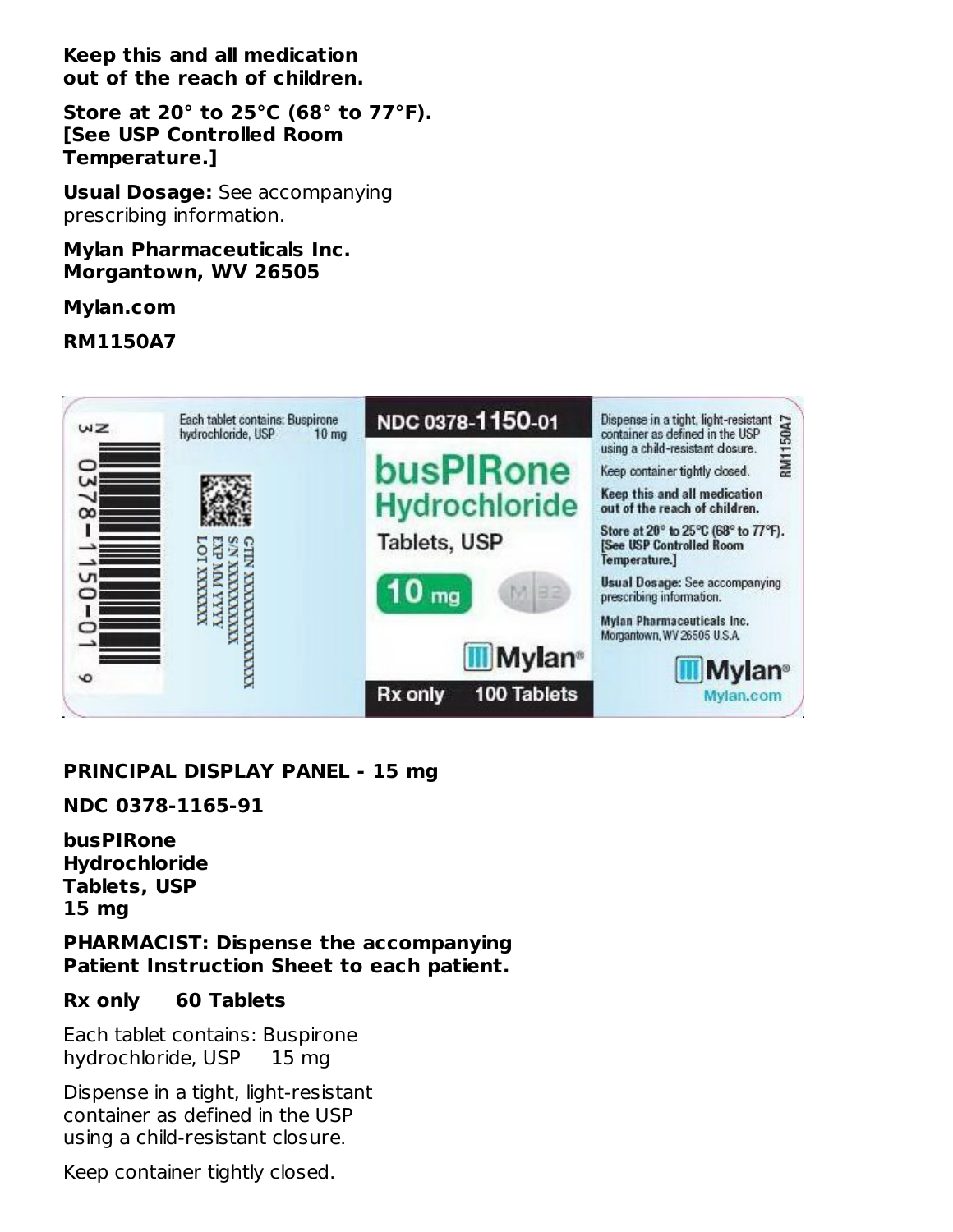**Keep this and all medication out of the reach of children.**

**Store at 20° to 25°C (68° to 77°F). [See USP Controlled Room Temperature.]**

**Usual Dosage:** See accompanying prescribing information.

#### **Mylan Pharmaceuticals Inc. Morgantown, WV 26505**

**Mylan.com**

**RM1165D7**



## **PRINCIPAL DISPLAY PANEL - 30 mg**

**NDC 0378-1175-91**

**busPIRone Hydrochloride Tablets, USP 30 mg**

**PHARMACIST: Dispense the accompanying Patient InstructionSheet to each patient.**

#### **Rx only 60 Tablets**

Each tablet contains: Buspirone hydrochloride, USP 30 mg

Dispense in a tight, light-resistant container as defined in the USP using a child-resistant closure.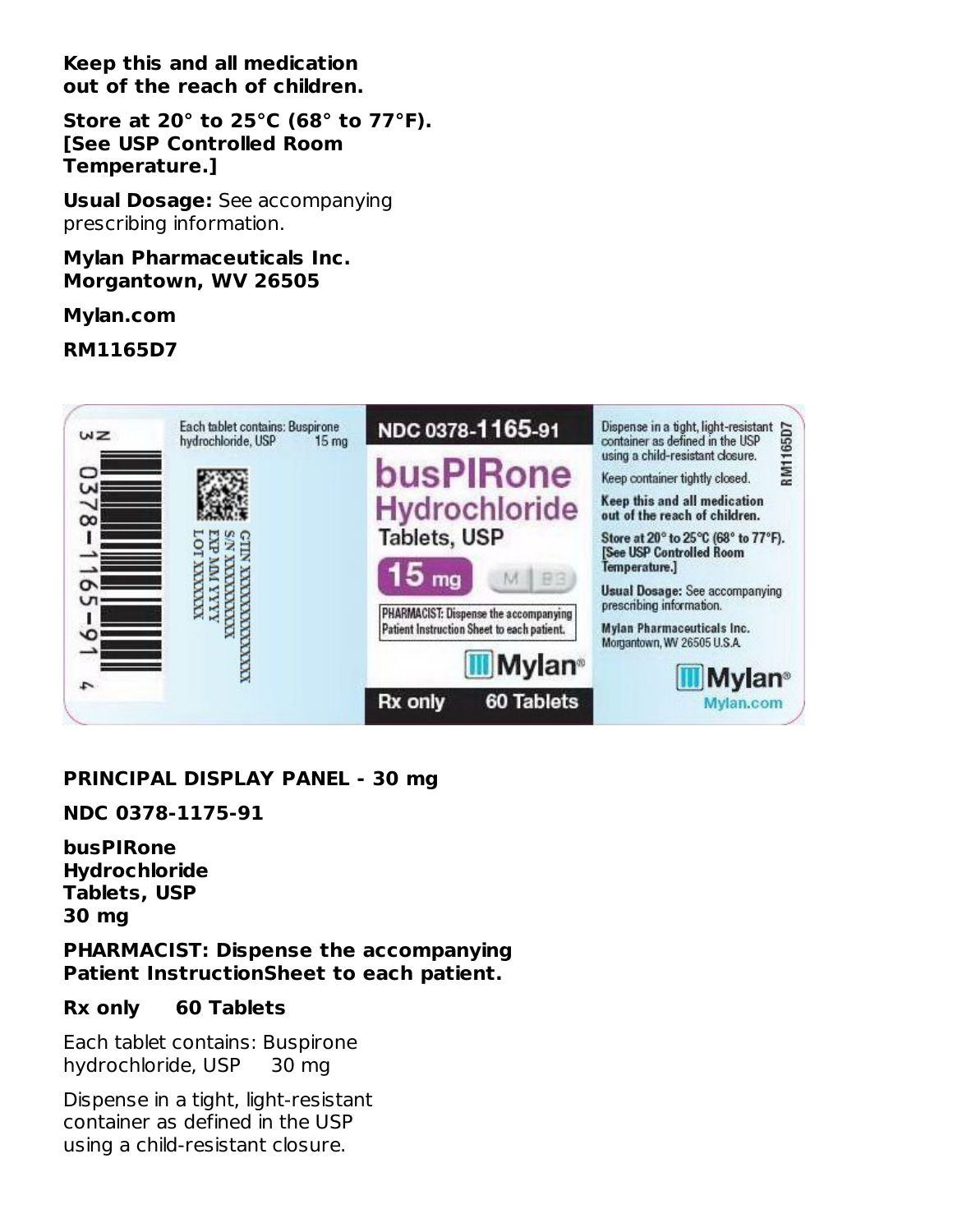Keep container tightly closed.

**Keep this and all medication out of the reach of children.**

**Store at 20° to 25°C (68° to 77°F). [See USP Controlled Room Temperature.]**

**Usual Dosage:** See accompanying prescribing information.

**Mylan Pharmaceuticals Inc. Morgantown, WV 26505**

**Mylan.com**

**RM1175D7**



| <b>BUSPIRONE HYDROCHLORIDE</b><br>buspirone hydrochloride tablet                    |                         |  |                                          |  |                 |  |  |
|-------------------------------------------------------------------------------------|-------------------------|--|------------------------------------------|--|-----------------|--|--|
|                                                                                     |                         |  |                                          |  |                 |  |  |
| <b>Product Information</b>                                                          |                         |  |                                          |  |                 |  |  |
| <b>Product Type</b>                                                                 | HUMAN PRESCRIPTION DRUG |  | <b>Item Code (Source)</b>                |  | NDC:0378-1140   |  |  |
| <b>Route of Administration</b>                                                      | ORAI                    |  |                                          |  |                 |  |  |
|                                                                                     |                         |  |                                          |  |                 |  |  |
|                                                                                     |                         |  |                                          |  |                 |  |  |
| <b>Active Ingredient/Active Moiety</b>                                              |                         |  |                                          |  |                 |  |  |
|                                                                                     | <b>Ingredient Name</b>  |  | <b>Basis of Strength</b>                 |  | <b>Strength</b> |  |  |
| <b>BUSPIRONE HYDROCHLORIDE (UNII: 207LT9J9OC) (BUSPIRONE -</b><br>UNII: TK65WKS8HL) |                         |  | <b>BUSPIRONE</b><br><b>HYDROCHLORIDE</b> |  | 5 <sub>mg</sub> |  |  |
|                                                                                     |                         |  |                                          |  |                 |  |  |
| <b>Inactive Ingredients</b>                                                         |                         |  |                                          |  |                 |  |  |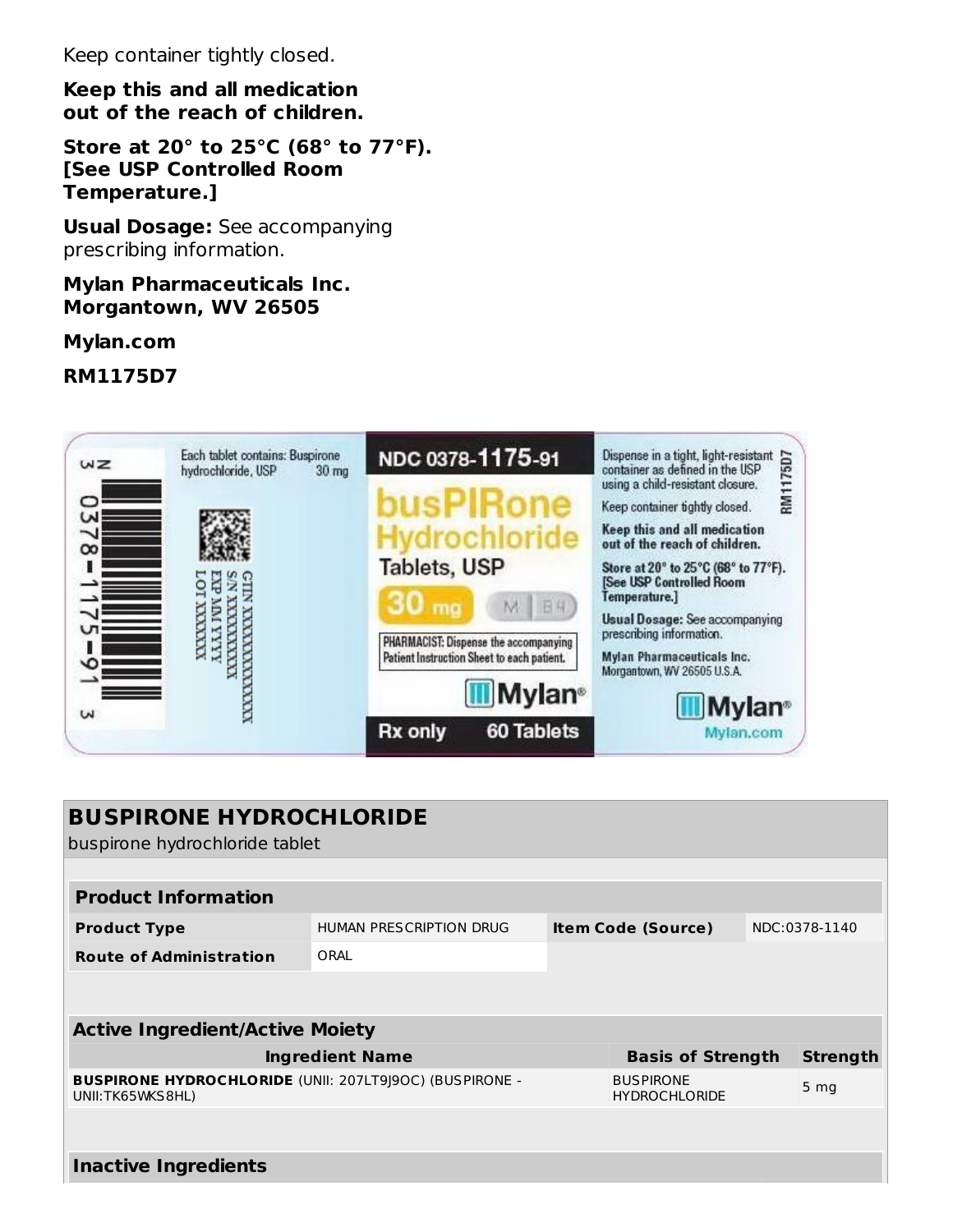| <b>Ingredient Name</b>                                          | Strength |
|-----------------------------------------------------------------|----------|
| <b>ANHYDROUS LACTOSE (UNII: 3SY5LH9PMK)</b>                     |          |
| <b>SILICON DIOXIDE (UNII: ETI7Z6XBU4)</b>                       |          |
| <b>MAGNESIUM STEARATE (UNII: 70097M6I30)</b>                    |          |
| <b>CELLULOSE, MICROCRYSTALLINE (UNII: OP1R32D61U)</b>           |          |
| <b>SODIUM LAURYL SULFATE (UNII: 368GB5141I)</b>                 |          |
| <b>SODIUM STARCH GLYCOLATE TYPE A POTATO (UNII: 5856 3G2A2)</b> |          |
|                                                                 |          |

#### **Product Characteristics**

| Color           | <b>WHITE</b> | <b>Score</b>        | 2 pieces        |
|-----------------|--------------|---------------------|-----------------|
| <b>Shape</b>    | OVAL         | <b>Size</b>         | 9 <sub>mm</sub> |
| <b>Flavor</b>   |              | <b>Imprint Code</b> | M; B1           |
| <b>Contains</b> |              |                     |                 |

|   | <b>Packaging</b>     |                                                                       |                                |                                     |  |  |  |  |  |
|---|----------------------|-----------------------------------------------------------------------|--------------------------------|-------------------------------------|--|--|--|--|--|
| # | <b>Item Code</b>     | <b>Package Description</b>                                            | <b>Marketing Start</b><br>Date | <b>Marketing End</b><br><b>Date</b> |  |  |  |  |  |
|   | NDC:0378-<br>1140-01 | 100 in 1 BOTTLE, PLASTIC; Type 0: Not a<br><b>Combination Product</b> | 03/21/2002                     |                                     |  |  |  |  |  |
|   | NDC:0378-<br>1140-05 | 500 in 1 BOTTLE, PLASTIC; Type 0: Not a<br><b>Combination Product</b> | 03/21/2002                     |                                     |  |  |  |  |  |
|   |                      |                                                                       |                                |                                     |  |  |  |  |  |

# **Marketing Information**

| Marketing   | <b>Application Number or Monograph</b> | <b>Marketing Start</b> | <b>Marketing End</b> |
|-------------|----------------------------------------|------------------------|----------------------|
| Category    | Citation                               | Date                   | Date                 |
| <b>ANDA</b> | ANDA076008                             | 03/01/2002             |                      |

# **BUSPIRONE HYDROCHLORIDE**

buspirone hydrochloride tablet

| <b>Product Information</b>                                                          |                         |  |                                          |  |                  |  |  |
|-------------------------------------------------------------------------------------|-------------------------|--|------------------------------------------|--|------------------|--|--|
| <b>Product Type</b>                                                                 | HUMAN PRESCRIPTION DRUG |  | <b>Item Code (Source)</b>                |  | NDC:0378-1145    |  |  |
| <b>Route of Administration</b>                                                      | ORAL                    |  |                                          |  |                  |  |  |
|                                                                                     |                         |  |                                          |  |                  |  |  |
| <b>Active Ingredient/Active Moiety</b>                                              |                         |  |                                          |  |                  |  |  |
|                                                                                     |                         |  |                                          |  |                  |  |  |
|                                                                                     | <b>Ingredient Name</b>  |  | <b>Basis of Strength</b>                 |  | <b>Strength</b>  |  |  |
| <b>BUSPIRONE HYDROCHLORIDE (UNII: 207LT9J9OC) (BUSPIRONE -</b><br>UNII: TK65WKS8HL) |                         |  | <b>BUSPIRONE</b><br><b>HYDROCHLORIDE</b> |  | $7.5 \text{ mg}$ |  |  |
|                                                                                     |                         |  |                                          |  |                  |  |  |
|                                                                                     |                         |  |                                          |  |                  |  |  |
| <b>Inactive Ingredients</b>                                                         |                         |  |                                          |  |                  |  |  |
|                                                                                     | <b>Ingredient Name</b>  |  |                                          |  | <b>Strength</b>  |  |  |
| <b>ANHYDROUS LACTOSE (UNII: 3SY5LH9PMK)</b>                                         |                         |  |                                          |  |                  |  |  |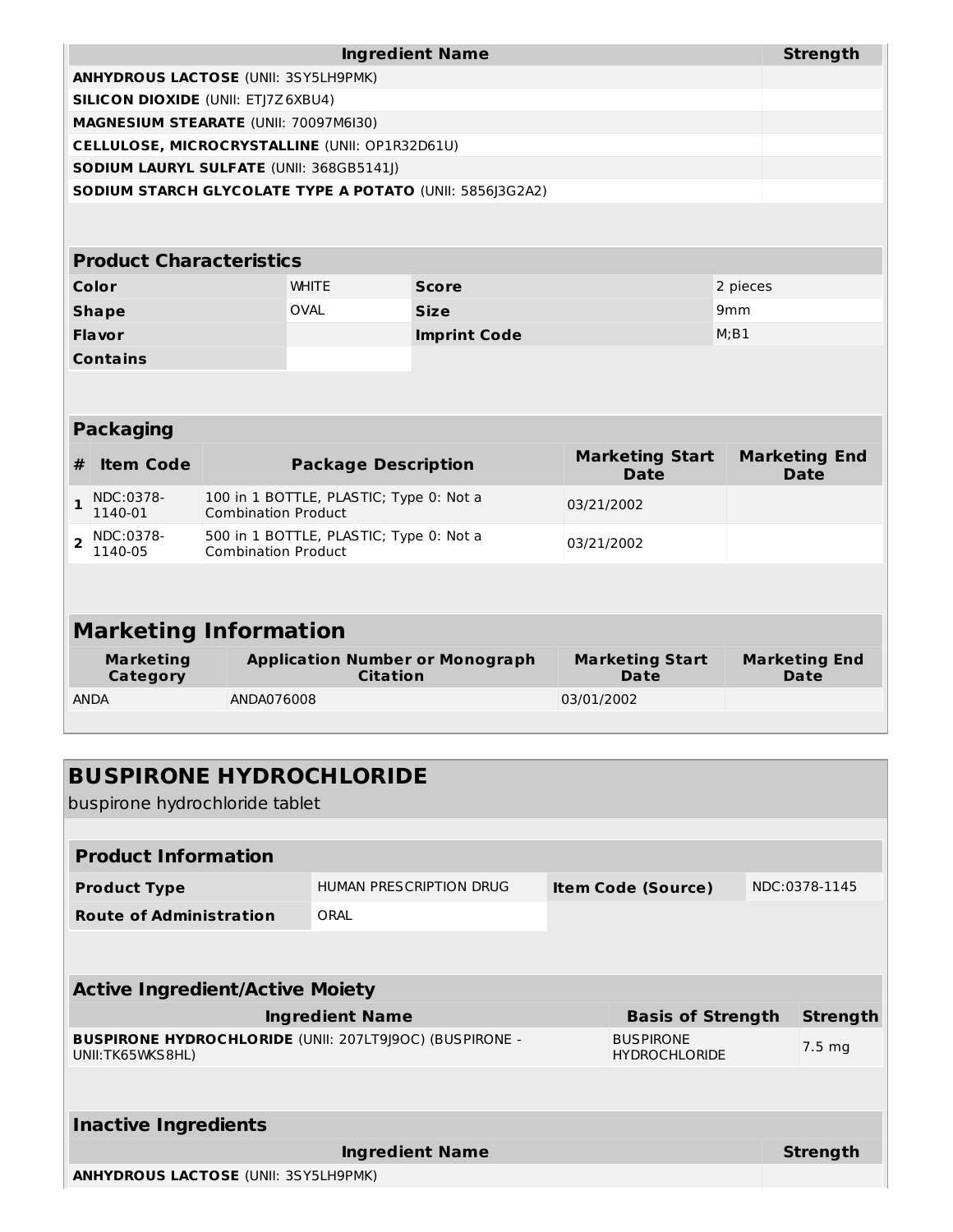|              | <b>SILICON DIOXIDE (UNII: ETJ7Z6XBU4)</b> |                            |                                                           |                                       |                                     |
|--------------|-------------------------------------------|----------------------------|-----------------------------------------------------------|---------------------------------------|-------------------------------------|
|              | MAGNESIUM STEARATE (UNII: 70097M6I30)     |                            |                                                           |                                       |                                     |
|              |                                           |                            | CELLULOSE, MICROCRYSTALLINE (UNII: OP1R32D61U)            |                                       |                                     |
|              | SODIUM LAURYL SULFATE (UNII: 368GB5141J)  |                            |                                                           |                                       |                                     |
|              |                                           |                            | SODIUM STARCH GLYCOLATE TYPE A POTATO (UNII: 5856J3G2A2)  |                                       |                                     |
|              | <b>Product Characteristics</b>            |                            |                                                           |                                       |                                     |
|              | Color                                     |                            | WHITE (white to off-white)                                | <b>Score</b>                          | 2 pieces                            |
|              | <b>Shape</b>                              | <b>OVAL</b>                |                                                           | <b>Size</b>                           | 10 <sub>mm</sub>                    |
|              | Flavor                                    |                            |                                                           | <b>Imprint Code</b>                   | M; B7                               |
|              | <b>Contains</b>                           |                            |                                                           |                                       |                                     |
|              |                                           |                            |                                                           |                                       |                                     |
|              | <b>Packaging</b>                          |                            |                                                           |                                       |                                     |
| #            | <b>Item Code</b>                          |                            | <b>Package Description</b>                                | <b>Marketing Start</b><br><b>Date</b> | <b>Marketing End</b><br><b>Date</b> |
| $\mathbf{1}$ | NDC:0378-<br>1145-01                      | <b>Combination Product</b> | 100 in 1 BOTTLE, PLASTIC; Type 0: Not a                   | 07/31/2013                            |                                     |
|              |                                           |                            |                                                           |                                       |                                     |
|              |                                           |                            |                                                           |                                       |                                     |
|              | <b>Marketing Information</b>              |                            |                                                           |                                       |                                     |
|              | <b>Marketing</b><br><b>Category</b>       |                            | <b>Application Number or Monograph</b><br><b>Citation</b> | <b>Marketing Start</b><br>Date        | <b>Marketing End</b><br>Date        |
|              | <b>ANDA</b>                               | ANDA076008                 |                                                           | 07/08/2013                            |                                     |
|              |                                           |                            |                                                           |                                       |                                     |
|              | buspirone hydrochloride tablet            |                            | <b>BUSPIRONE HYDROCHLORIDE</b>                            |                                       |                                     |
|              | <b>Product Information</b>                |                            |                                                           |                                       |                                     |
|              | <b>Product Type</b>                       |                            | HUMAN PRESCRIPTION DRUG                                   | <b>Item Code (Source)</b>             | NDC:0378-1150                       |
|              | <b>Route of Administration</b>            |                            | ORAL                                                      |                                       |                                     |
|              |                                           |                            |                                                           |                                       |                                     |

| <b>Active Ingredient/Active Moiety</b>                                             |                                          |                 |
|------------------------------------------------------------------------------------|------------------------------------------|-----------------|
| <b>Ingredient Name</b>                                                             | <b>Basis of Strength</b>                 | Strength        |
| <b>BUSPIRONE HYDROCHLORIDE (UNII: 207LT9J9OC) (BUSPIRONE -</b><br>UNII:TK65WKS8HL) | <b>BUSPIRONE</b><br><b>HYDROCHLORIDE</b> | $10 \text{ mg}$ |
|                                                                                    |                                          |                 |
|                                                                                    |                                          |                 |

| <b>Inactive Ingredients</b>                    |          |  |  |  |  |  |
|------------------------------------------------|----------|--|--|--|--|--|
| <b>Ingredient Name</b>                         | Strength |  |  |  |  |  |
| <b>ANHYDROUS LACTOSE (UNII: 3SY5LH9PMK)</b>    |          |  |  |  |  |  |
| <b>SILICON DIOXIDE (UNII: ETI7Z6XBU4)</b>      |          |  |  |  |  |  |
| <b>MAGNESIUM STEARATE (UNII: 70097M6I30)</b>   |          |  |  |  |  |  |
| CELLULOSE, MICROCRYSTALLINE (UNII: OP1R32D61U) |          |  |  |  |  |  |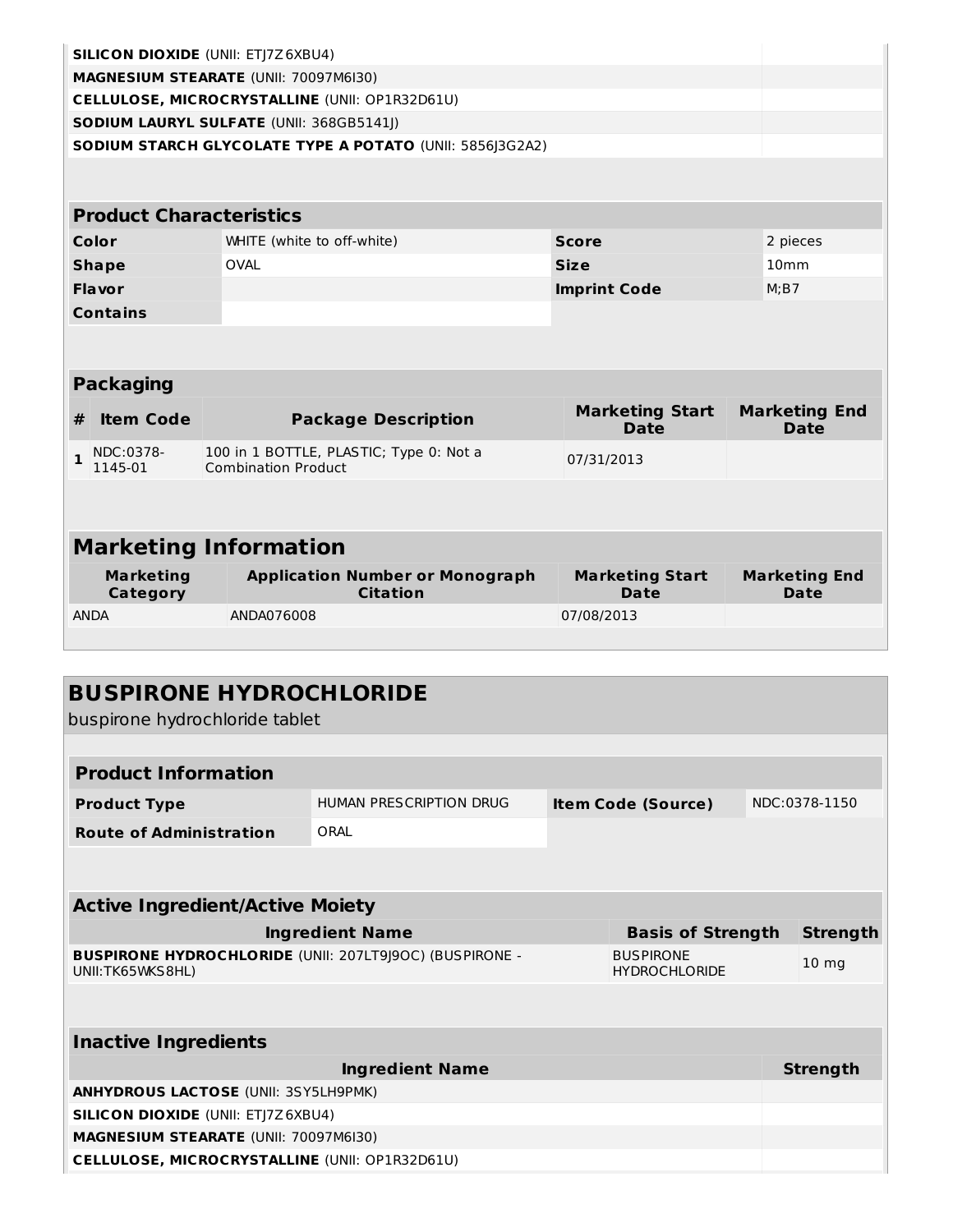| <b>SODIUM LAURYL SULFATE (UNII: 368GB5141J)</b> |                                |                            |                                         |                                                                 |                                       |                                     |  |
|-------------------------------------------------|--------------------------------|----------------------------|-----------------------------------------|-----------------------------------------------------------------|---------------------------------------|-------------------------------------|--|
|                                                 |                                |                            |                                         | <b>SODIUM STARCH GLYCOLATE TYPE A POTATO (UNII: 5856]3G2A2)</b> |                                       |                                     |  |
|                                                 |                                |                            |                                         |                                                                 |                                       |                                     |  |
|                                                 | <b>Product Characteristics</b> |                            |                                         |                                                                 |                                       |                                     |  |
|                                                 | Color                          |                            | <b>WHITE</b>                            | <b>Score</b>                                                    |                                       | 2 pieces                            |  |
|                                                 | <b>Shape</b>                   |                            | <b>OVAL</b>                             | <b>Size</b>                                                     |                                       | 12mm                                |  |
|                                                 | <b>Flavor</b>                  |                            |                                         | <b>Imprint Code</b>                                             |                                       | M:B2                                |  |
| <b>Contains</b>                                 |                                |                            |                                         |                                                                 |                                       |                                     |  |
|                                                 |                                |                            |                                         |                                                                 |                                       |                                     |  |
|                                                 |                                |                            |                                         |                                                                 |                                       |                                     |  |
|                                                 | <b>Packaging</b>               |                            |                                         |                                                                 |                                       |                                     |  |
|                                                 |                                |                            |                                         |                                                                 |                                       |                                     |  |
| #                                               | <b>Item Code</b>               |                            | <b>Package Description</b>              |                                                                 | <b>Marketing Start</b><br><b>Date</b> | <b>Marketing End</b><br><b>Date</b> |  |
| 1                                               | NDC:0378-<br>1150-01           | <b>Combination Product</b> | 100 in 1 BOTTLE, PLASTIC; Type 0: Not a |                                                                 | 03/21/2002                            |                                     |  |
| $\overline{2}$                                  | NDC:0378-<br>1150-05           | <b>Combination Product</b> | 500 in 1 BOTTLE, PLASTIC; Type 0: Not a |                                                                 | 03/21/2002                            |                                     |  |
|                                                 |                                |                            |                                         |                                                                 |                                       |                                     |  |
|                                                 |                                |                            |                                         |                                                                 |                                       |                                     |  |
|                                                 | <b>Marketing Information</b>   |                            |                                         |                                                                 |                                       |                                     |  |
|                                                 | <b>Marketing</b><br>Category   |                            | <b>Citation</b>                         | <b>Application Number or Monograph</b>                          | <b>Marketing Start</b><br><b>Date</b> | <b>Marketing End</b><br><b>Date</b> |  |
|                                                 | <b>ANDA</b>                    | ANDA076008                 |                                         |                                                                 | 03/01/2002                            |                                     |  |

| <b>BUSPIRONE HYDROCHLORIDE</b><br>buspirone hydrochloride tablet                   |                         |                                          |                  |
|------------------------------------------------------------------------------------|-------------------------|------------------------------------------|------------------|
|                                                                                    |                         |                                          |                  |
| <b>Product Information</b>                                                         |                         |                                          |                  |
| <b>Product Type</b>                                                                | HUMAN PRESCRIPTION DRUG | <b>Item Code (Source)</b>                | NDC:0378-1165    |
| <b>Route of Administration</b>                                                     | ORAL                    |                                          |                  |
|                                                                                    |                         |                                          |                  |
|                                                                                    |                         |                                          |                  |
| <b>Active Ingredient/Active Moiety</b>                                             |                         |                                          |                  |
|                                                                                    | <b>Ingredient Name</b>  | <b>Basis of Strength</b>                 | <b>Strength</b>  |
| <b>BUSPIRONE HYDROCHLORIDE (UNII: 207LT9J9OC) (BUSPIRONE -</b><br>UNII:TK65WKS8HL) |                         | <b>BUSPIRONE</b><br><b>HYDROCHLORIDE</b> | 15 <sub>mg</sub> |
|                                                                                    |                         |                                          |                  |
|                                                                                    |                         |                                          |                  |
| <b>Inactive Ingredients</b>                                                        |                         |                                          |                  |
|                                                                                    | <b>Ingredient Name</b>  |                                          | <b>Strength</b>  |
| <b>ANHYDROUS LACTOSE (UNII: 3SY5LH9PMK)</b>                                        |                         |                                          |                  |
| <b>SILICON DIOXIDE (UNII: ETJ7Z6XBU4)</b>                                          |                         |                                          |                  |
| MAGNESIUM STEARATE (UNII: 70097M6I30)                                              |                         |                                          |                  |
| <b>CELLULOSE, MICROCRYSTALLINE (UNII: OP1R32D61U)</b>                              |                         |                                          |                  |
| <b>SODIUM LAURYL SULFATE (UNII: 368GB5141))</b>                                    |                         |                                          |                  |
| SODIUM STARCH GLYCOLATE TYPE A POTATO (UNII: 5856 3G2A2)                           |                         |                                          |                  |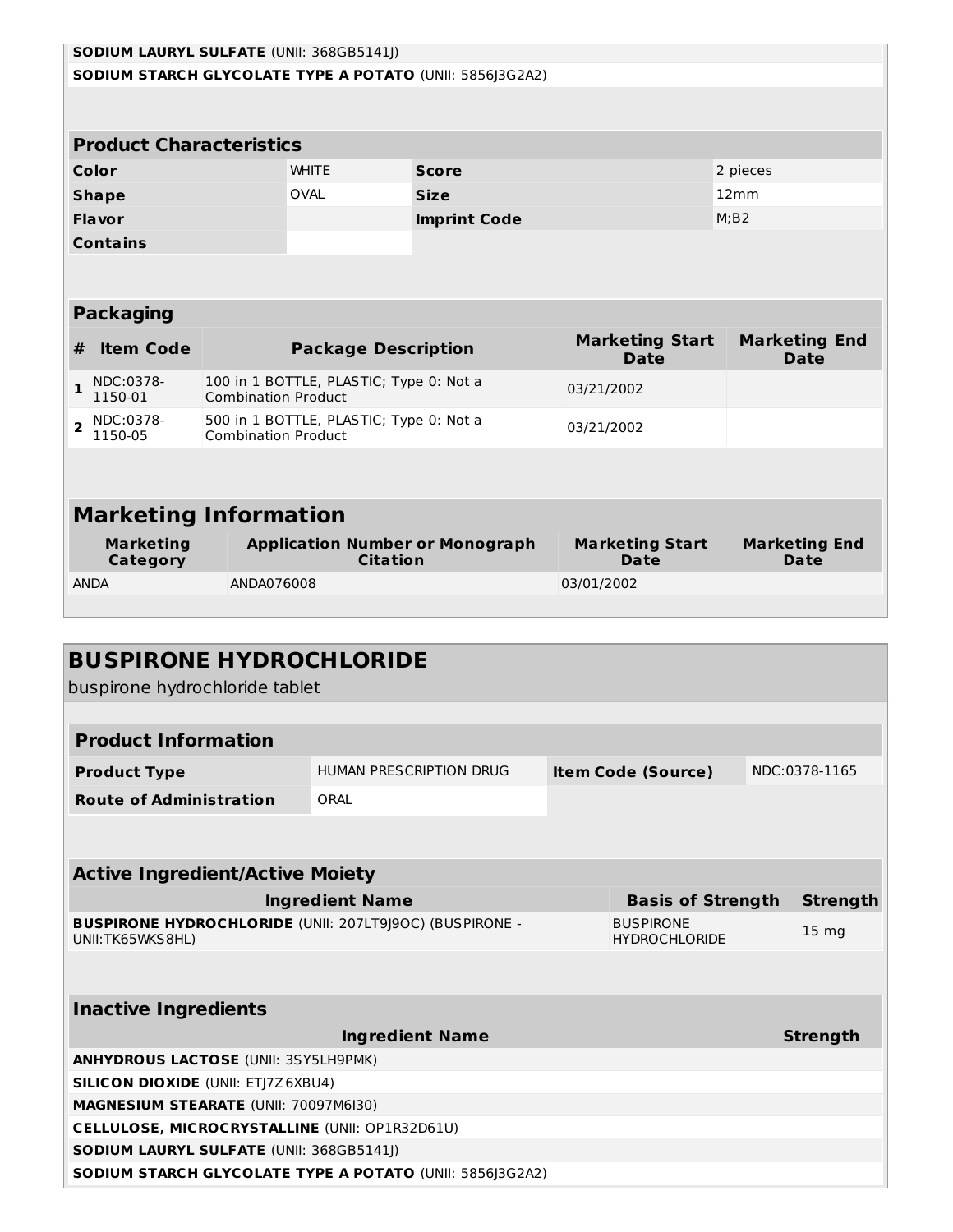| <b>Product Characteristics</b> |                      |                                                                      |              |                                       |                                     |  |  |
|--------------------------------|----------------------|----------------------------------------------------------------------|--------------|---------------------------------------|-------------------------------------|--|--|
|                                | Color                | <b>WHITE</b>                                                         | <b>Score</b> |                                       | 3 pieces                            |  |  |
|                                | <b>Shape</b>         | OVAL (capsule-shaped)                                                | <b>Size</b>  |                                       | 18mm                                |  |  |
| <b>Flavor</b>                  |                      |                                                                      |              | <b>Imprint Code</b>                   | M; B3; 5; 5; 5                      |  |  |
| <b>Contains</b>                |                      |                                                                      |              |                                       |                                     |  |  |
|                                |                      |                                                                      |              |                                       |                                     |  |  |
|                                |                      |                                                                      |              |                                       |                                     |  |  |
| <b>Packaging</b>               |                      |                                                                      |              |                                       |                                     |  |  |
| #                              | <b>Item Code</b>     | <b>Package Description</b>                                           |              | <b>Marketing Start</b><br><b>Date</b> | <b>Marketing End</b><br><b>Date</b> |  |  |
|                                | NDC:0378-<br>1165-91 | 60 in 1 BOTTLE, PLASTIC; Type 0: Not a<br><b>Combination Product</b> |              | 03/28/2001                            |                                     |  |  |

| <b>Marketing Information</b> |                                                           |                                       |                                     |  |  |  |  |
|------------------------------|-----------------------------------------------------------|---------------------------------------|-------------------------------------|--|--|--|--|
| <b>Marketing</b><br>Category | <b>Application Number or Monograph</b><br><b>Citation</b> | <b>Marketing Start</b><br><b>Date</b> | <b>Marketing End</b><br><b>Date</b> |  |  |  |  |
| <b>ANDA</b>                  | ANDA076008                                                | 03/28/2001                            |                                     |  |  |  |  |

03/28/2001

03/28/2001

180 in 1 BOTTLE, PLASTIC; Type 0: Not a

500 in 1 BOTTLE, PLASTIC; Type 0: Not a

Combination Product

Combination Product

**2**

NDC:0378- 1165-80

**3** NDC:0378-1165-05

| <b>BUSPIRONE HYDROCHLORIDE</b><br>buspirone hydrochloride tablet                    |                                                      |                                          |               |  |                 |  |
|-------------------------------------------------------------------------------------|------------------------------------------------------|------------------------------------------|---------------|--|-----------------|--|
|                                                                                     |                                                      |                                          |               |  |                 |  |
| <b>Product Information</b>                                                          |                                                      |                                          |               |  |                 |  |
| <b>Product Type</b>                                                                 | HUMAN PRESCRIPTION DRUG<br><b>Item Code (Source)</b> |                                          | NDC:0378-1175 |  |                 |  |
| <b>Route of Administration</b>                                                      | ORAI                                                 |                                          |               |  |                 |  |
|                                                                                     |                                                      |                                          |               |  |                 |  |
| <b>Active Ingredient/Active Moiety</b>                                              |                                                      |                                          |               |  |                 |  |
| <b>Ingredient Name</b><br><b>Basis of Strength</b>                                  |                                                      |                                          |               |  | <b>Strength</b> |  |
| <b>BUSPIRONE HYDROCHLORIDE (UNII: 207LT9J9OC) (BUSPIRONE -</b><br>UNII: TK65WKS8HL) |                                                      | <b>BUSPIRONE</b><br><b>HYDROCHLORIDE</b> |               |  | 30 mg           |  |
|                                                                                     |                                                      |                                          |               |  |                 |  |
| <b>Inactive Ingredients</b>                                                         |                                                      |                                          |               |  |                 |  |
|                                                                                     | <b>Ingredient Name</b>                               |                                          |               |  | <b>Strength</b> |  |
| <b>ANHYDROUS LACTOSE (UNII: 3SY5LH9PMK)</b>                                         |                                                      |                                          |               |  |                 |  |
| <b>SILICON DIOXIDE (UNII: ETI7Z6XBU4)</b>                                           |                                                      |                                          |               |  |                 |  |
| <b>MAGNESIUM STEARATE (UNII: 70097M6I30)</b>                                        |                                                      |                                          |               |  |                 |  |
| <b>CELLULOSE, MICROCRYSTALLINE (UNII: OP1R32D61U)</b>                               |                                                      |                                          |               |  |                 |  |
| SODIUM LAURYL SULFATE (UNII: 368GB5141J)                                            |                                                      |                                          |               |  |                 |  |
| <b>SODIUM STARCH GLYCOLATE TYPE A POTATO (UNII: 5856]3G2A2)</b>                     |                                                      |                                          |               |  |                 |  |